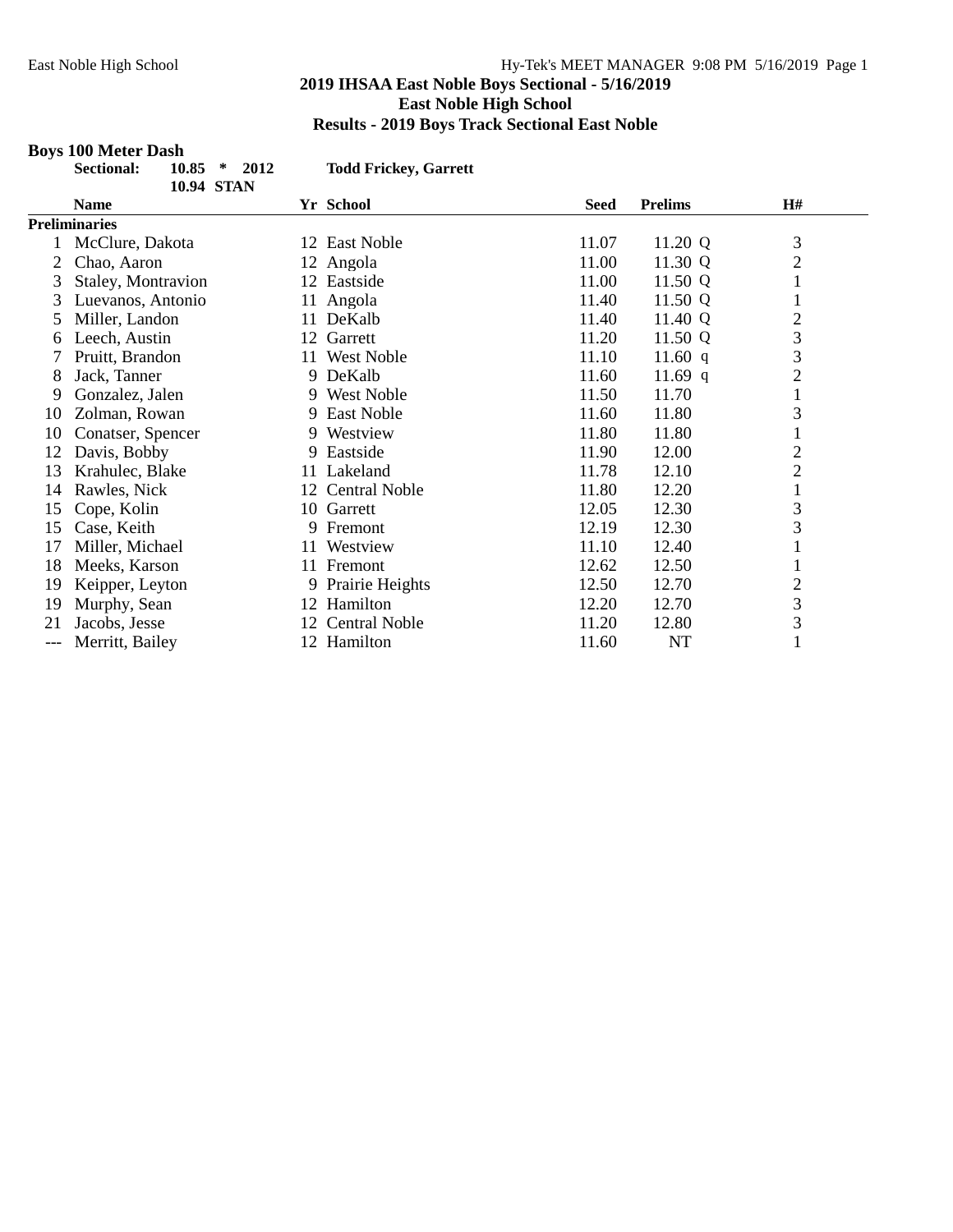# **2019 IHSAA East Noble Boys Sectional - 5/16/2019 East Noble High School Results - 2019 Boys Track Sectional East Noble**

# **Boys 100 Meter Dash**

|               | 10.85<br>∗<br><b>Sectional:</b><br><b>10.94 STAN</b> | 2012<br><b>Todd Frickey, Garrett</b> |                |                       |               |
|---------------|------------------------------------------------------|--------------------------------------|----------------|-----------------------|---------------|
|               | <b>Name</b>                                          | Yr School                            | <b>Prelims</b> | <b>Finals</b>         | <b>Points</b> |
| <b>Finals</b> |                                                      |                                      |                |                       |               |
|               | McClure, Dakota                                      | 12 East Noble                        | 11.20          | <b>STAN</b><br>10.80  | 10            |
|               | 2 Chao, Aaron                                        | 12 Angola                            | 11.30          | 10.90<br><b>STAN</b>  | 8             |
|               | 3 Staley, Montravion                                 | 12 Eastside                          | 11.50          | <b>STAN</b><br>J10.90 | 6             |
|               | 4 Pruitt, Brandon                                    | 11 West Noble                        | 11.60          | 11.10                 |               |
|               | 5 Luevanos, Antonio                                  | 11 Angola                            | 11.50          | J11.10                |               |
|               | 6 Leech, Austin                                      | 12 Garrett                           | 11.50          | 11.20                 | 3             |
|               | Miller, Landon                                       | 11 DeKalb                            | 11.40          | 11.30                 | ∍             |
|               | Jack, Tanner                                         | 9 DeKalb                             | 11.69          | 11.40                 |               |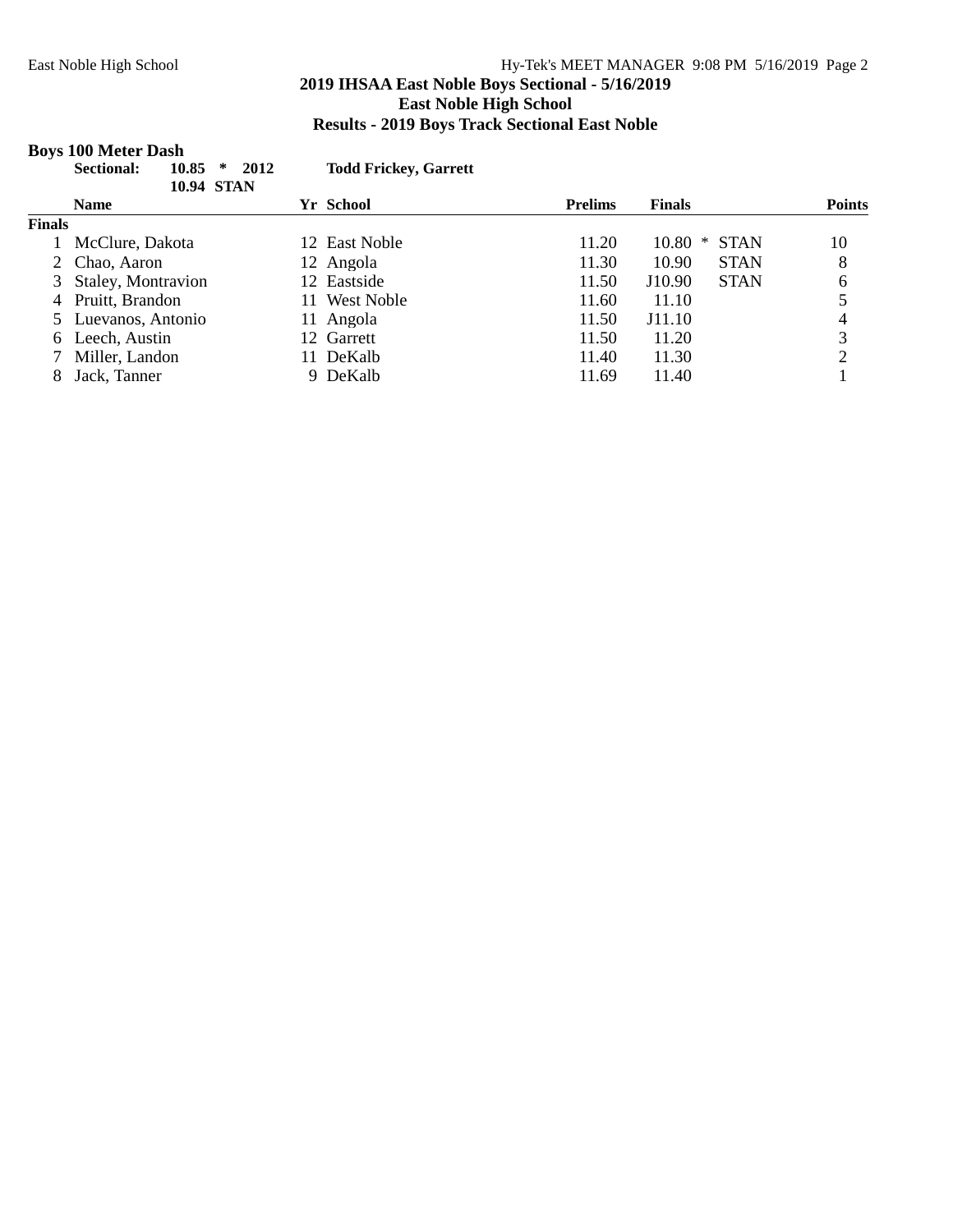# **Boys 200 Meter Dash**

| <b>Sectional:</b> | 22.21 | $\ast$     | 2010 |
|-------------------|-------|------------|------|
|                   |       | 22.08 STAN |      |

**Sectional: 22.21 \* 2010 Jordan Gater, East Noble**

|    | 22.00 DIAI           |    |                   |             |                |                |
|----|----------------------|----|-------------------|-------------|----------------|----------------|
|    | Name                 |    | Yr School         | <b>Seed</b> | <b>Prelims</b> | H#             |
|    | <b>Preliminaries</b> |    |                   |             |                |                |
|    | McClure, Dakota      |    | 12 East Noble     | 22.97       | 22.70 Q        | $\overline{c}$ |
|    | Staley, Montravion   |    | 12 Eastside       | 22.95       | 22.80 Q        | 1              |
| 3  | Jacobs, Jesse        |    | 12 Central Noble  | 23.10       | 23.60 Q        | 3              |
|    | Pruitt, Brandon      | 11 | <b>West Noble</b> | 23.20       | 23.00 Q        | $\overline{2}$ |
| 5. | Gibson, Jarrett      |    | 12 Angola         | 23.50       | 23.40 Q        | 1              |
| 6  | Leech, Austin        |    | 12 Garrett        | 23.89       | 23.80 Q        | 3              |
|    | Zolman, Rowan        |    | 9 East Noble      | 24.00       | 23.50 q        | $\mathbf{r}$   |
| 8  | Miller, Landon       | 11 | DeKalb            | 23.76       | 23.60 q        | $\overline{2}$ |
| 9  | Cruz Conley, Gabe    |    | 9 Angola          | 23.70       | 24.00          | 3              |
| 10 | Conatser, Spencer    |    | 9 Westview        | 24.88       | 24.10          | $\overline{c}$ |
| 10 | Jack, Tanner         |    | 9 DeKalb          | 23.90       | 24.10          | 3              |
| 12 | Shirk, Caleb         | 11 | Garrett           | 25.10       | 24.50          | $\overline{2}$ |
| 13 | Martin-Garcia, Xhua  | 11 | <b>West Noble</b> | 25.40       | 24.60          | $\overline{2}$ |
| 14 | Krahulec, Blake      |    | 11 Lakeland       | 24.78       | 24.90          | 3              |
| 14 | Case, Keith          | 9. | Fremont           | 25.41       | 24.90          | 3              |
| 16 | Melson, Cody         |    | 9 Prairie Heights | 25.07       | 25.30          | T              |
| 17 | Meeks, Karson        | 11 | Fremont           | 26.40       | 25.50          |                |
| 18 | Murphy, Sean         |    | 12 Hamilton       | 25.70       | 26.40          | 3              |
| 19 | Keipper, Leyton      |    | 9 Prairie Heights | 26.20       | 27.00          | T              |
| 20 | Niccum, Isaac        |    | 9 Westview        | 24.89       | 28.70          |                |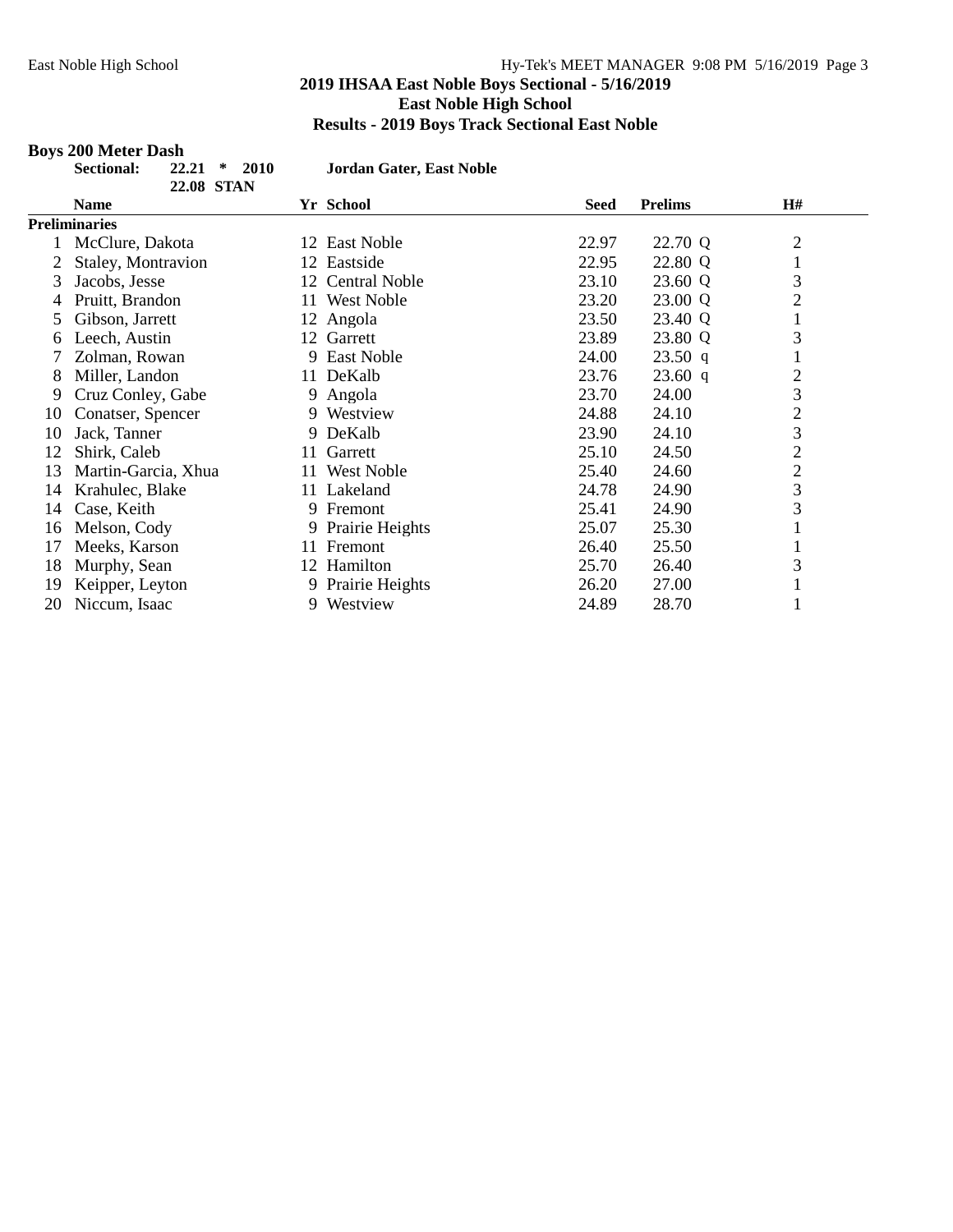# **2019 IHSAA East Noble Boys Sectional - 5/16/2019 East Noble High School Results - 2019 Boys Track Sectional East Noble**

#### **Boys 200 Meter Dash**

| $ \bullet$ | <b>Sectional:</b> | $22.21 * 2010$    |  |  |
|------------|-------------------|-------------------|--|--|
|            |                   | <b>22.08 STAN</b> |  |  |

**Sectional: 22.21 \* 2010 Jordan Gater, East Noble**

|               | 44.VO DIAN           |                         |                |               |               |
|---------------|----------------------|-------------------------|----------------|---------------|---------------|
|               | <b>Name</b>          | Yr School               | <b>Prelims</b> | <b>Finals</b> | <b>Points</b> |
| <b>Finals</b> |                      |                         |                |               |               |
|               | McClure, Dakota      | 12 East Noble           | 22.70          | $22.20*$      | 10            |
|               | 2 Staley, Montravion | 12 Eastside             | 22.80          | 22.50         | 8             |
|               | 3 Jacobs, Jesse      | 12 Central Noble        | 23.60          | 22.80         | 6             |
|               | 4 Leech, Austin      | 12 Garrett              | 23.80          | 23.20         |               |
|               | 5 Gibson, Jarrett    | 12 Angola               | 23.40          | J23.20        | 4             |
|               | 6 Zolman, Rowan      | 9 East Noble            | 23.50          | 23.40         | 3             |
|               | 7 Pruitt, Brandon    | <b>West Noble</b><br>11 | 23.00          | 23.50         |               |
|               | Miller, Landon       | DeKalb<br>11.           | 23.60          | 24.10         |               |
|               |                      |                         |                |               |               |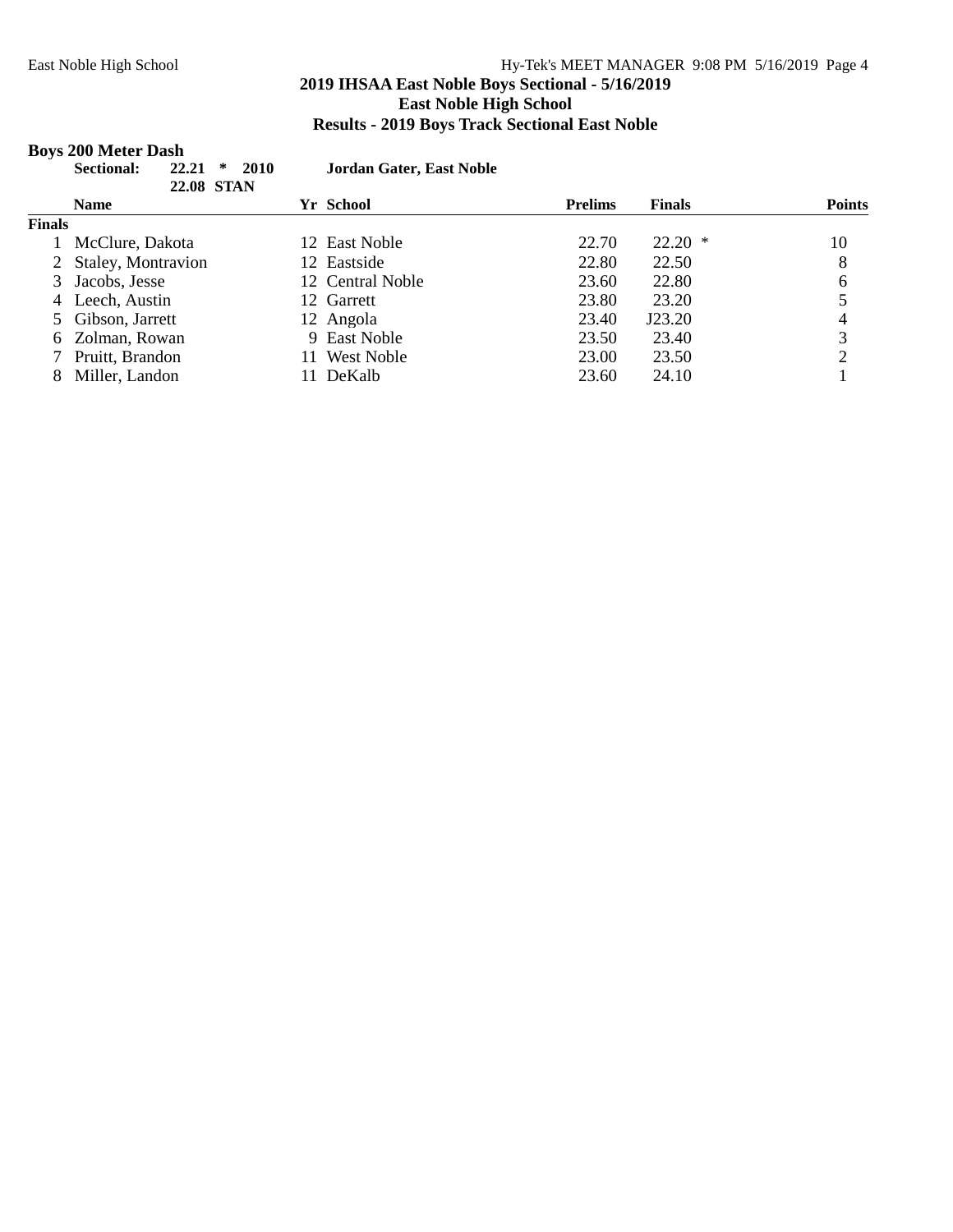# **Boys 400 Meter Dash**

| ectional: | 49.84 | $\rightarrow$ | 2006 |
|-----------|-------|---------------|------|
|           |       | 49.40 STAN    |      |

 $Justin Bigelow, DeKalb$ 

| <b>DELLI</b>  |                     |                            |             |               |                |                |
|---------------|---------------------|----------------------------|-------------|---------------|----------------|----------------|
|               | <b>Name</b>         | Yr School                  | <b>Seed</b> | <b>Finals</b> | <b>H#</b>      | <b>Points</b>  |
| <b>Finals</b> |                     |                            |             |               |                |                |
|               | Mast, Nathan        | West Noble<br>11.          | 53.40       | 51.70         | 3              | 10             |
|               | Perkins, Mike       | 11 Prairie Heights         | 54.00       | 52.50         | 3              | 8              |
| 3             | Alleshouse, Collin  | 12 Lakeland                | 54.89       | 52.70         | $\overline{c}$ | 6              |
| 4             | Daza, Adrian        | <b>West Noble</b><br>12    | 54.20       | 52.90         | $\overline{2}$ | 5              |
| 5             | Luevanos, Antonio   | Angola<br>11               | 52.90       | 53.00         | 3              | 4              |
| 6             | Parker, Bailey      | East Noble<br>11           | 52.90       | 53.40         | 3              | 3              |
|               | Blair, Nicolas      | 10 Eastside                | 54.56       | 53.50         | $\overline{c}$ | $\overline{2}$ |
| 8             | Ernsberger, Gage    | East Noble<br>11           | 53.50       | 53.60         | 3              | 1              |
| 9             | Miller, Martin      | Westview<br>11             | 53.10       | 53.70         | 3              |                |
| 10            | Hasselman, Finley   | 9 Angola                   | 54.60       | 53.80         | $\overline{2}$ |                |
| 11            | Kissinger, Connor   | Garrett<br>12              | 53.50       | 54.10         | 3              |                |
| 12            | Brose, Jacob        | 12 Central Noble           | 56.50       | 54.80         |                |                |
| 13            | Vallejo Maiz, Julio | 12 Westview                | 55.20       | 55.00         | 2              |                |
| 14            | Marks, Ayden        | 9 Lakeland                 | 56.40       | 55.10         |                |                |
| 15            | Montoya, Seth       | 10 Garrett                 | 55.59       | 55.50         | $\overline{2}$ |                |
| 16            | Taylor, Hunter      | 10 DeKalb                  | 56.00       | 55.60         | $\overline{c}$ |                |
| 17            | Gannon, Kaleb       | 10 Fremont                 | 54.60       | 56.30         | $\overline{c}$ |                |
| 18            | Miller, Landon      | DeKalb<br>11-              | 53.60       | 56.70         | 3              |                |
| 19            | Kugler, Austin      | <b>Central Noble</b><br>11 | 57.20       | 56.90         | $\bf{r}$       |                |
| 20            | Pfefferkorn, Gavin  | 11 Eastside                | 58.37       | 58.10         |                |                |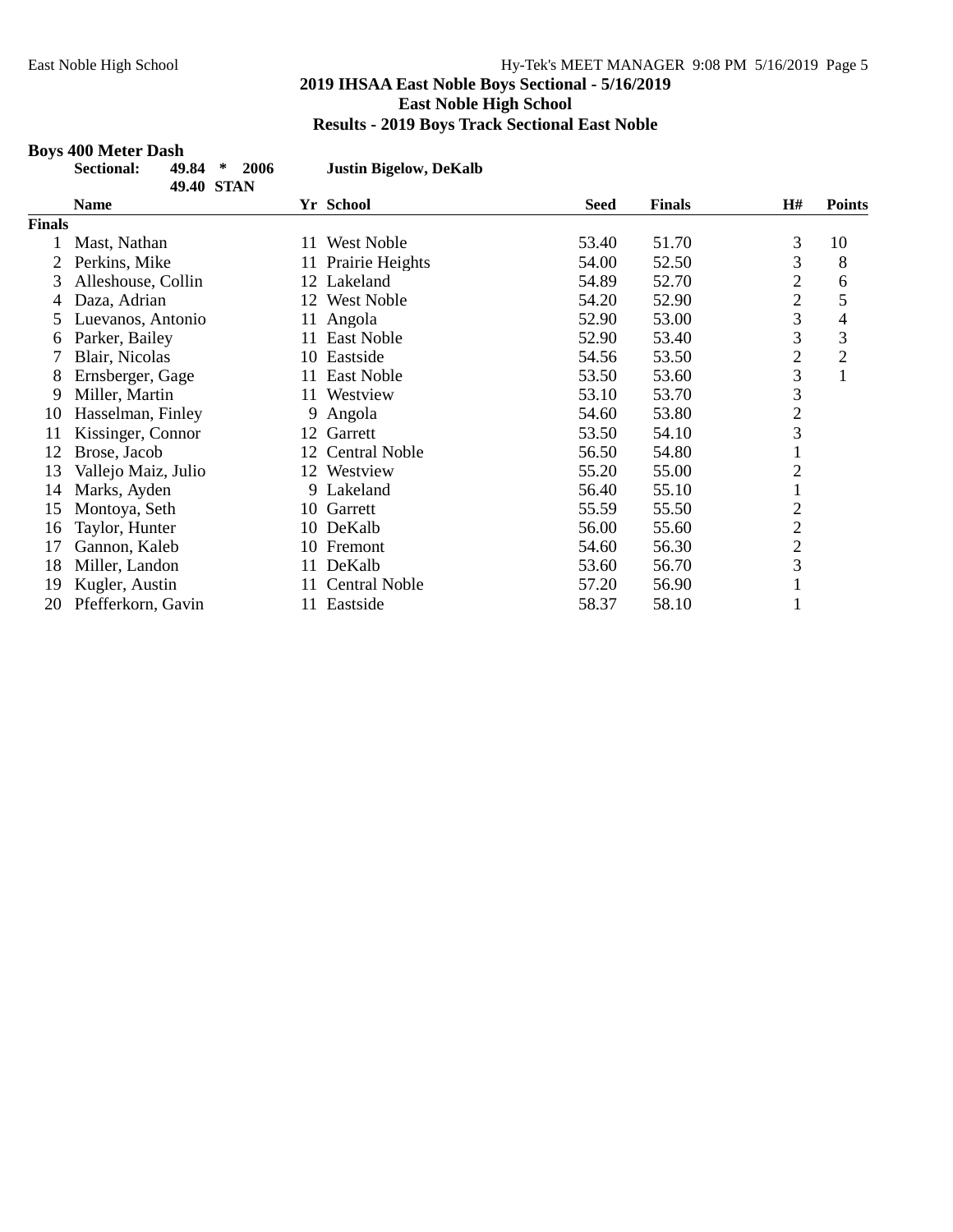#### **Boys 800 Meter Run**

**1:56.32 STAN**

**Sectional: 1:55.34 \* 2011 Matt Perkins, Prairie Heights**

|               | 10000 <i>00 U</i> LIN |               |                      |             |               |                |                |
|---------------|-----------------------|---------------|----------------------|-------------|---------------|----------------|----------------|
|               | <b>Name</b>           | Yr School     |                      | <b>Seed</b> | <b>Finals</b> | <b>H#</b>      | <b>Points</b>  |
| <b>Finals</b> |                       |               |                      |             |               |                |                |
|               | Nowicki, Dylan        | 11            | Westview             | 2:02.00     | 1:57.70       | 2              | 10             |
|               | Schwartz, Anthony     | 11            | Westview             | 2:01.00     | 1:58.30       | $\overline{2}$ | 8              |
| 3             | Shoemaker, Jordan     | 12            | <b>West Noble</b>    | 2:01.00     | 2:00.10       | $\overline{2}$ | 6              |
| 4             | Diehm, Lucas          | 10            | East Noble           | 2:04.10     | 2:02.90       | $\overline{c}$ | 5              |
| 5             | Potts, Wesley         | 10            | <b>East Noble</b>    | 2:03.80     | 2:05.00       | $\overline{c}$ | 4              |
| 6             | Flora, Isaac          | 10            | <b>West Noble</b>    | 2:10.00     | 2:06.40       | $\overline{2}$ | 3              |
|               | Guzman, Armani        | 10 Fremont    |                      | 2:08.00     | 2:06.60       | $\overline{c}$ | $\overline{2}$ |
| 8             | McIntire, Braeden     | 10 DeKalb     |                      | 2:11.25     | 2:07.30       | $\overline{2}$ |                |
| 9             | Dircksen, Dawes       | Garrett<br>12 |                      | 2:08.60     | 2:08.50       | $\overline{c}$ |                |
| 10            | George, Clayton       | 12 DeKalb     |                      | 2:21.01     | 2:08.90       |                |                |
| 11            | Thompson, Hunter      | 10 Lakeland   |                      | 2:10.60     | 2:10.50       | 2              |                |
| 12            | Hinkle, Chance        | Garrett<br>12 |                      | 2:18.90     | 2:15.30       |                |                |
| 13            | Vinson, Braden        | 11            | Eastside             | 2:17.57     | 2:18.20       |                |                |
| 14            | Bradley, Jacob        | 12 Angola     |                      | 2:12.40     | 2:18.50       |                |                |
| 15            | Fleeman, Keaton       | 12 Lakeland   |                      | 2:31.08     | 2:19.40       |                |                |
| 16            | Garcia, Julen         | 9 Angola      |                      | 2:24.00     | 2:21.20       |                |                |
| 17            | Geyer, Jacob          | 11            | Eastside             | 2:30.45     | 2:23.60       |                |                |
| 18            | Stump, Austin         | 12            | <b>Central Noble</b> | 2:26.00     | 2:24.10       |                |                |
| 19            | Manprasert, Logan     |               | 10 Prairie Heights   | 2:28.02     | 2:28.20       |                |                |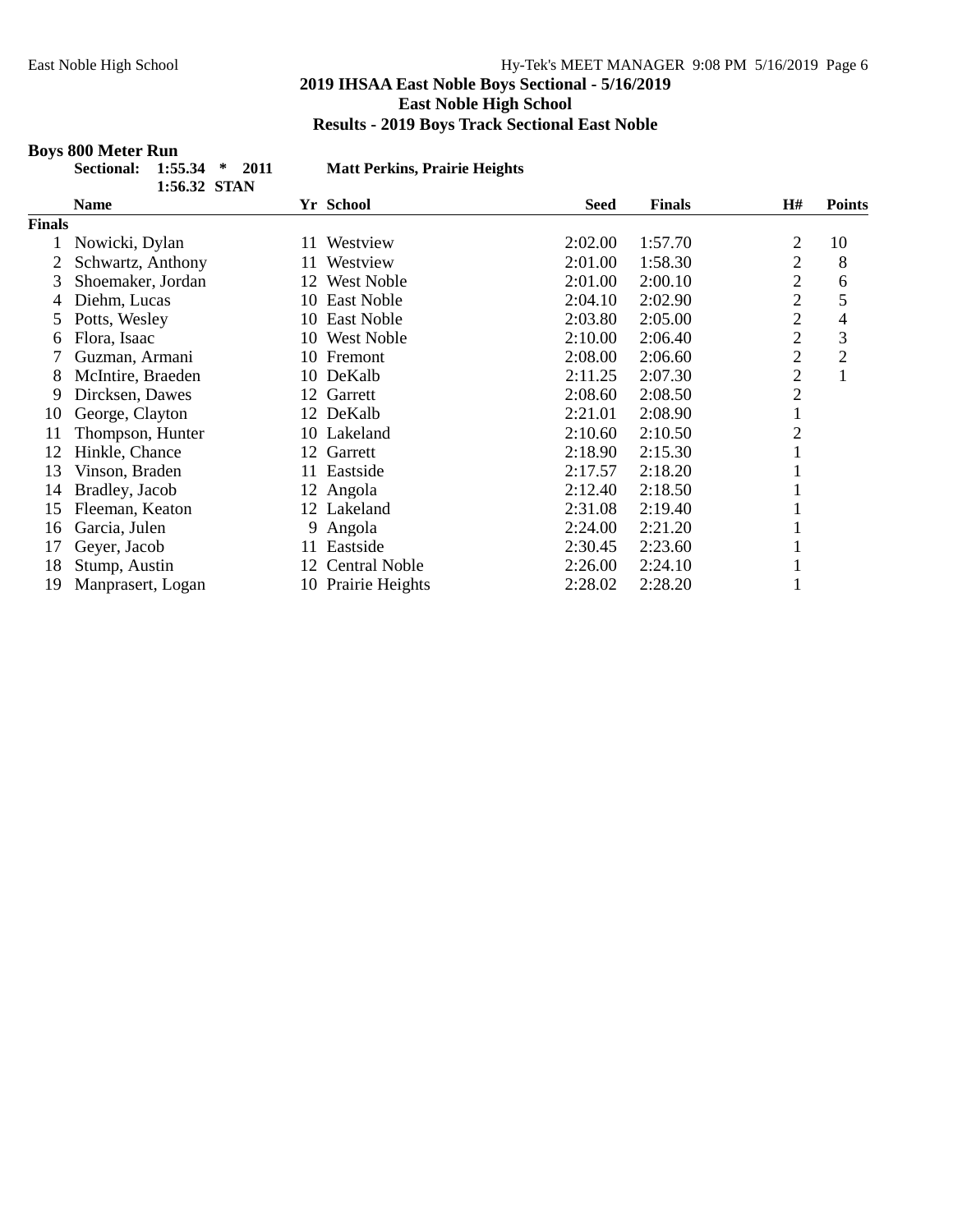## **Boys 1600 Meter Run**

**Sectional: 4:18.91 \* 1995 Andrew Beagley, Westview**

|               | 4:17.37 STAN          |                         |         |               |               |
|---------------|-----------------------|-------------------------|---------|---------------|---------------|
|               | <b>Name</b>           | Yr School               | Seed    | <b>Finals</b> | <b>Points</b> |
| <b>Finals</b> |                       |                         |         |               |               |
|               | Carpenter, Spencer    | Westview<br>10.         | 4:26.89 | 4:28.20       | 10            |
|               | Steury, Izaiah        | Angola<br>9.            | 4:30.00 | 4:29.30       | 8             |
| 3             | Shoemaker, Jordan     | 12 West Noble           | 4:41.00 | 4:31.70       | 6             |
| 4             | Adams, Clayton        | DeKalb<br>11            | 4:38.54 | 4:37.50       | 5             |
| 5             | Carpenter, Remington  | Westview<br>10          | 4:46.00 | 4:38.80       | 4             |
| 6             | Thompson, Dakota      | <b>West Noble</b><br>12 | 4:45.00 | 4:41.10       | 3             |
| 7             | Potts, Wesley         | 10 East Noble           | 5:00.00 | 4:42.30       | $\sqrt{2}$    |
| 8             | Begley, Lucas         | 10 Lakeland             | 4:48.00 | 4:44.10       | $\mathbf{1}$  |
| 9             | Steele, Allan         | 12 Prairie Heights      | 5:01.20 | 4:46.60       |               |
| 10            | Biddle, Gezahagne     | Eastside<br>11          | 4:53.34 | 4:49.40       |               |
| 11            | Armstrong, Trevor     | 10 Garrett              | 4:59.00 | 4:56.60       |               |
| 12            | McMain, Robert        | Garrett<br>9            | 5:13.00 | 5:02.50       |               |
| 13            | George, Clayton       | 12 DeKalb               | 4:55.22 | 5:04.30       |               |
| 14            | Jansen, Jack          | 12 East Noble           | 4:58.20 | 5:04.40       |               |
| 15            | Shepherd, Noah        | 9 Central Noble         | 5:09.00 | 5:07.80       |               |
| 16            | Castillo, Spencer     | 12 Fremont              | 5:00.00 | 5:09.80       |               |
| 17            | Ely, Branden          | 11 Eastside             | 5:23.33 | 5:13.40       |               |
| 18            | Blankenship, Terrance | 9 Lakeland              | 5:12.00 | 5:14.70       |               |
| 19            | Bruick, Harrison      | Angola<br>9.            | 5:15.20 | 5:16.80       |               |
| 20            | Fulton, Jordan        | Hamilton<br>9           | 5:25.00 | 5:26.50       |               |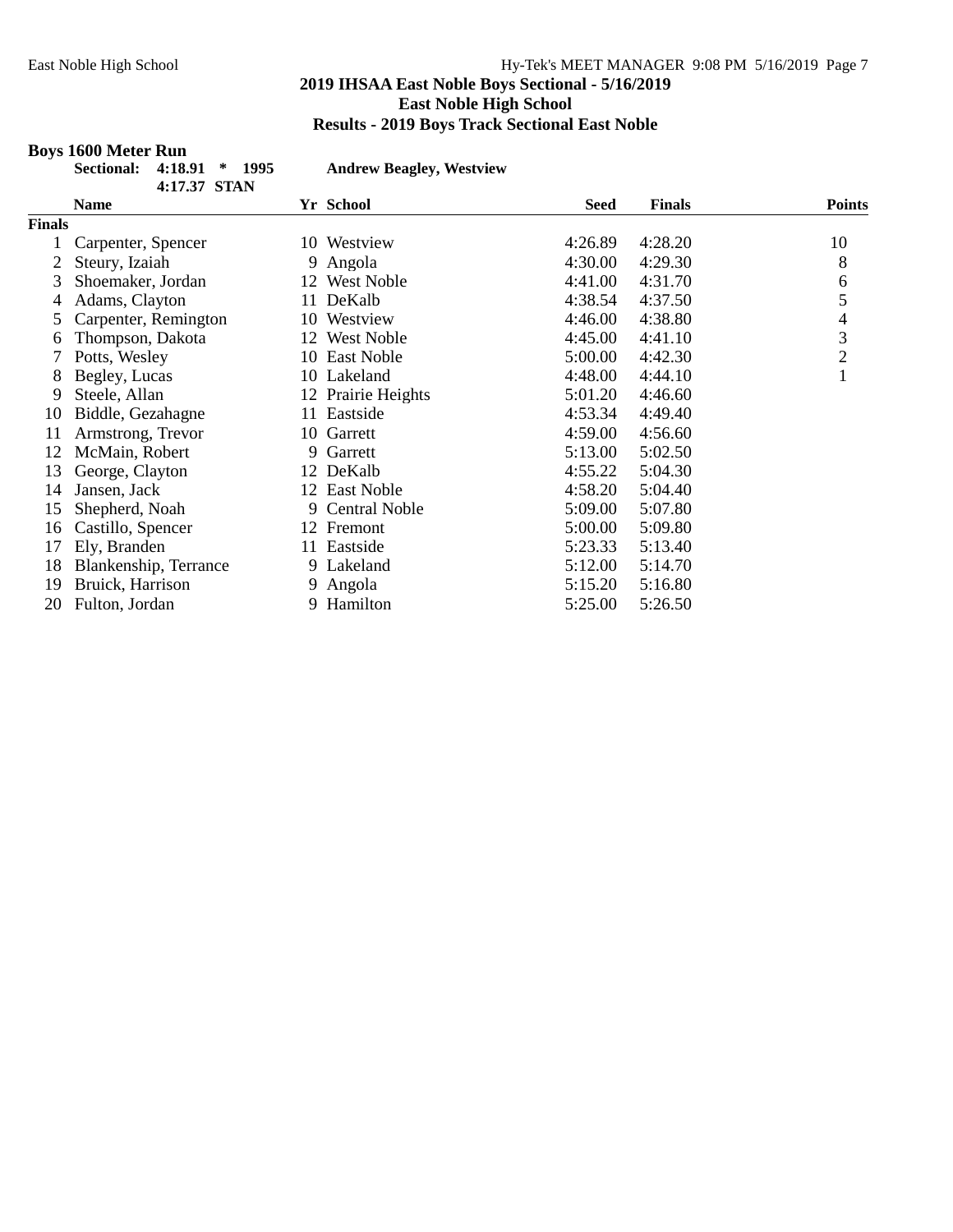# **Boys 3200 Meter Run**

| ectional: 9:24.19 * 2011 |              |  |
|--------------------------|--------------|--|
|                          | 9:19.38 STAN |  |

 $Keigan$  **Culler, Fremont** 

|               | <b>Name</b>           |     | Yr School         | Seed     | <b>Finals</b> | <b>Points</b>  |
|---------------|-----------------------|-----|-------------------|----------|---------------|----------------|
| <b>Finals</b> |                       |     |                   |          |               |                |
|               | Carpenter, Spencer    |     | 10 Westview       | 9:33.00  | 9:35.90       | 10             |
|               | Steury, Izaiah        |     | 9 Angola          | 9:34.00  | 9:39.00       | 8              |
| 3             | Yoder, Kent           | 12  | Westview          | 9:39.00  | 9:50.90       | 6              |
| 4             | Liepe, Austin         | 11  | East Noble        | 9:56.60  | 9:58.20       | 5              |
|               | Longoria, Abraham     | 11- | <b>West Noble</b> | 10:15.00 | 10:10.10      | 4              |
| 6             | Adams, Clayton        | 11  | DeKalb            | 10:03.39 | 10:15.10      | 3              |
|               | Begley, Lucas         |     | 10 Lakeland       | 10:21.59 | 10:23.60      | $\overline{2}$ |
| 8             | Biddle, Gezahagne     | 11  | Eastside          | 11:39.45 | 10:31.20      |                |
| 9             | Armstrong, Trevor     |     | 10 Garrett        | 10:39.00 | 10:40.60      |                |
| 10            | McLatcher, Hayden     |     | 12 Fremont        | 10:40.00 | 10:43.90      |                |
| 11            | McLatcher, Carson     | 9.  | Fremont           | 11:00.00 | 10:48.60      |                |
| 12            | Hand, Ben             | 10  | East Noble        | 10:55.20 | 11:03.10      |                |
| 13            | McMain, Robert        | 9.  | Garrett           | 11:01.00 | 11:03.60      |                |
| 14            | Lower, Konner         |     | 10 Eastside       | 11:45.54 | 11:04.30      |                |
| 15            | VanGessel, Carter     | 9   | DeKalb            | 11:32.40 | 11:12.70      |                |
| 16            | Reyes, Ryan           | 11  | <b>West Noble</b> | 11:25.00 | 11:20.20      |                |
| 17            | Burney, Alex          |     | 9 Angola          | 11:32.00 | 11:29.40      |                |
| 18            | Shepherd, Noah        |     | 9 Central Noble   | 11:32.00 | 11:32.60      |                |
| 19            | Blankenship, Terrance |     | 9 Lakeland        | 11:44.30 | 11:56.00      |                |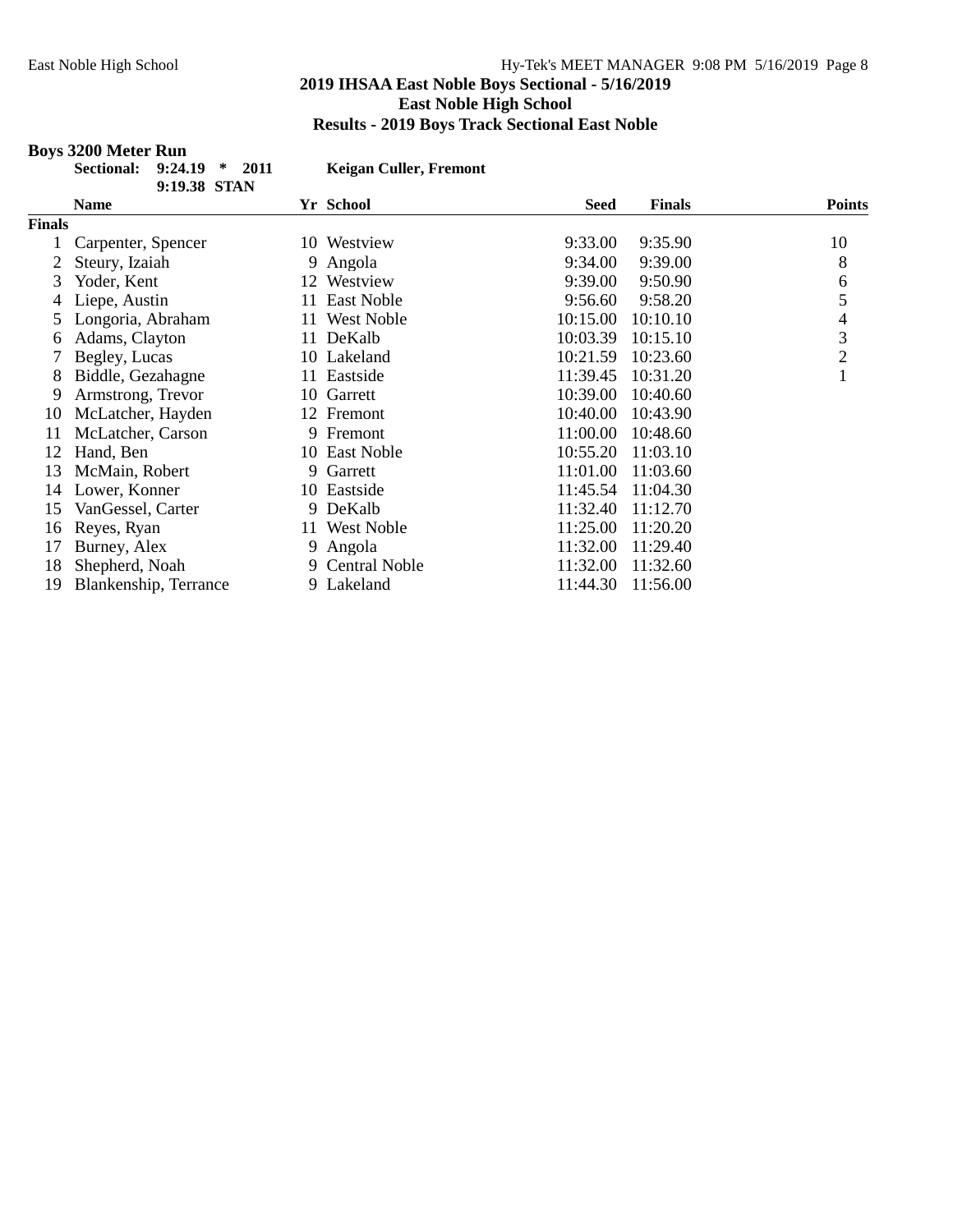# **Boys 110 Meter Hurdles**

| <b>Sectional:</b> | 14.47      | $*$ 2011 |
|-------------------|------------|----------|
|                   | 14.65 STAN |          |

**Sectional: 14.47 \* 2011 Nathan Mueller, East Noble**

|     | 1700 DIN             |                            |       |                |                |
|-----|----------------------|----------------------------|-------|----------------|----------------|
|     | <b>Name</b>          | Yr School                  | Seed  | <b>Prelims</b> | H#             |
|     | <b>Preliminaries</b> |                            |       |                |                |
|     | Kirkpatrick, Clayton | <b>Central Noble</b><br>10 | 16.00 | 15.40 Q        | 3              |
|     | Krontz, Kaleb        | Garrett<br>10-             | 16.35 | 16.30 Q        | $\overline{c}$ |
| 3   | Painter, Joe         | East Noble<br>11           | 17.40 | 16.47 Q        |                |
| 4   | Slone, Rocky         | <b>West Noble</b><br>10    | 16.10 | 16.30 Q        | 3              |
| 5.  | Gross, Josh          | West Noble<br>11           | 15.80 | 16.69 Q        |                |
| 6   | Montoya, Eduardo     | Lakeland<br>11.            | 16.88 | 17.60 Q        | $\overline{2}$ |
|     | Franks, Mason        | East Noble<br>11-          | 17.50 | 16.71 q        |                |
| 8   | Schlabach, Bailey    | 12 Lakeland                | 16.58 | 16.90 q        | Ŧ.             |
| 9   | Miller, Jeremy       | Westview<br>11.            | 17.26 | 17.40          | 3              |
| 10  | Thompson, Josh       | 9 Central Noble            | 17.40 | 17.90          | 2              |
| 11  | Hostetler, Dominic   | 10 Westview                | 16.87 | 17.98          | $\bf{I}$       |
| 12  | Griffith, Jase       | DeKalb<br>11-              | 17.30 | 18.00          | 3              |
| 13  | Spriggs, Justus      | 9 Prairie Heights          | 18.30 | 18.20          | $\overline{2}$ |
| 14  | Van Wagner, Seth     | Garrett<br>10-             | 20.47 | 18.78          |                |
| 15  | Williams, Nathan     | 9 DeKalb                   | 19.60 | 18.90          | 3              |
| 16  | Caston, Chase        | 10 Prairie Heights         | 20.50 | 21.40          | $\mathfrak{2}$ |
| --- | Sauter, Garrett      | 10 Angola                  | 15.95 | NT             | $\overline{2}$ |
|     |                      |                            |       |                |                |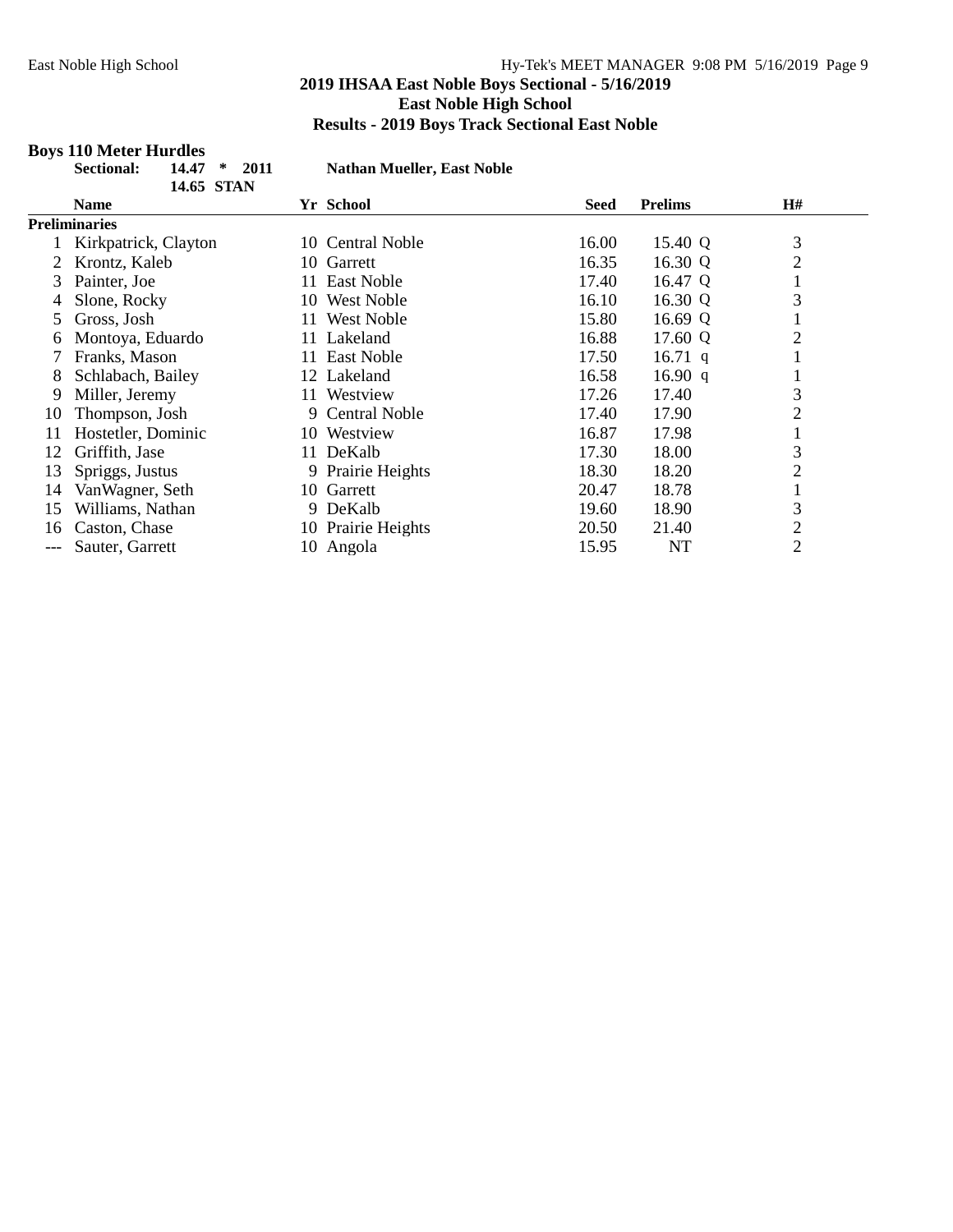# **2019 IHSAA East Noble Boys Sectional - 5/16/2019 East Noble High School Results - 2019 Boys Track Sectional East Noble**

# **Boys 110 Meter Hurdles**

|               | 14.47<br><b>Sectional:</b><br>∗<br>14.65 STAN | <b>Nathan Mueller, East Noble</b><br>2011 |                |               |               |
|---------------|-----------------------------------------------|-------------------------------------------|----------------|---------------|---------------|
|               | <b>Name</b>                                   | Yr School                                 | <b>Prelims</b> | <b>Finals</b> | <b>Points</b> |
| <b>Finals</b> |                                               |                                           |                |               |               |
|               | Krontz, Kaleb                                 | 10 Garrett                                | 16.30          | 15.60         | 10            |
|               | 2 Kirkpatrick, Clayton                        | 10 Central Noble                          | 15.40          | 15.70         | 8             |
|               | 3 Slone, Rocky                                | 10 West Noble                             | 16.30          | 16.40         | 6             |
|               | 4 Painter, Joe                                | East Noble<br>11.                         | 16.47          | J16.40        |               |
|               | 5 Franks, Mason                               | East Noble<br>11.                         | 16.71          | 16.60         |               |
|               | 6 Schlabach, Bailey                           | 12 Lakeland                               | 16.90          | 16.80         | 3             |
|               | Montoya, Eduardo                              | Lakeland<br>11.                           | 17.60          | 17.30         | ↑             |
| 8             | Gross, Josh                                   | West Noble                                | 16.69          | 18.00         |               |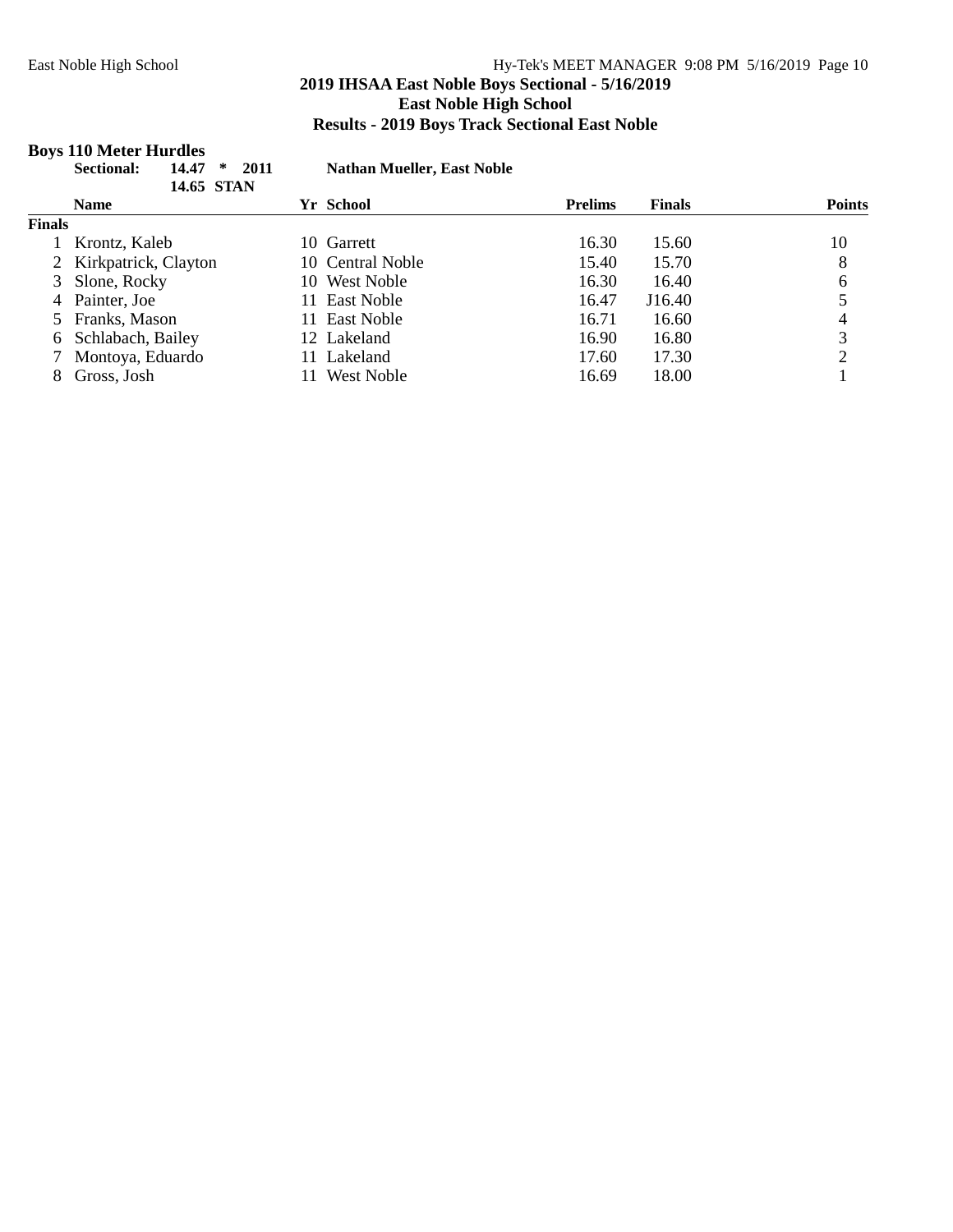# **2019 IHSAA East Noble Boys Sectional - 5/16/2019 East Noble High School Results - 2019 Boys Track Sectional East Noble**

# **Boys 300 Meter Hurdles**

| Sectional: | $38.78 * 2006$    |  |
|------------|-------------------|--|
|            | <b>39.01 STAN</b> |  |

**Sectional: 38.78 \* 2006 Zac Chapman, East Noble**

|               | <b>Name</b>          | Yr School                  | Seed  | <b>Finals</b> | H#             | <b>Points</b>  |
|---------------|----------------------|----------------------------|-------|---------------|----------------|----------------|
| <b>Finals</b> |                      |                            |       |               |                |                |
|               | Krontz, Kaleb        | Garrett<br>10              | 44.10 | 40.90         | 3              | 10             |
|               | Sauter, Garrett      | 10 Angola                  | 43.50 | 41.30         | 3              | 8              |
| 3             | Montoya, Eduardo     | 11 Lakeland                | 43.10 | 41.90         | 3              | 6              |
| 4             | Slone, Rocky         | <b>West Noble</b><br>10    | 42.40 | 42.00         | 3              | 5              |
| 5             | Hostetler, Dominic   | Westview<br>10             | 46.87 | 43.20         | $\overline{2}$ | 4              |
| 6             | Franks, Mason        | East Noble<br>11.          | 44.70 | 43.30         | 3              | 3              |
|               | Painter, Joe         | <b>East Noble</b><br>11    | 44.20 | J43.30        | 3              | $\overline{2}$ |
| 8             | Spriggs, Justus      | Prairie Heights<br>9.      | 44.00 | 43.70         | 3              |                |
| 9             | Miller, Jeremy       | Westview<br>11-            | 44.81 | 44.10         | $\overline{2}$ |                |
| 10            | Graves, Adam         | DeKalb<br>11-              | 45.37 | 44.40         | $\overline{c}$ |                |
| 11            | Gonzalez, Jalen      | <b>West Noble</b><br>9     | 44.80 | 44.70         | 3              |                |
| 12            | Griffith, Jase       | DeKalb<br>11-              | 45.21 | 45.40         | $\overline{c}$ |                |
| 13            | Schlabach, Bailey    | 12 Lakeland                | 46.62 | 47.60         | $\overline{2}$ |                |
| 14            | Thompson, Josh       | <b>Central Noble</b><br>9. | 47.20 | 50.60         | $\overline{2}$ |                |
| 15            | Hornbeak, Kadyn      | 12 Garrett                 | 54.57 | 51.50         |                |                |
| 16            | Vinson, Brock        | Eastside<br>11-            | 59.56 | 53.60         |                |                |
| 16            | Daniels, Christopher | 10 Eastside                | 54.32 | 53.60         | $\overline{2}$ |                |
| 18            | Caston, Chase        | 10 Prairie Heights         | 56.30 | 57.40         |                |                |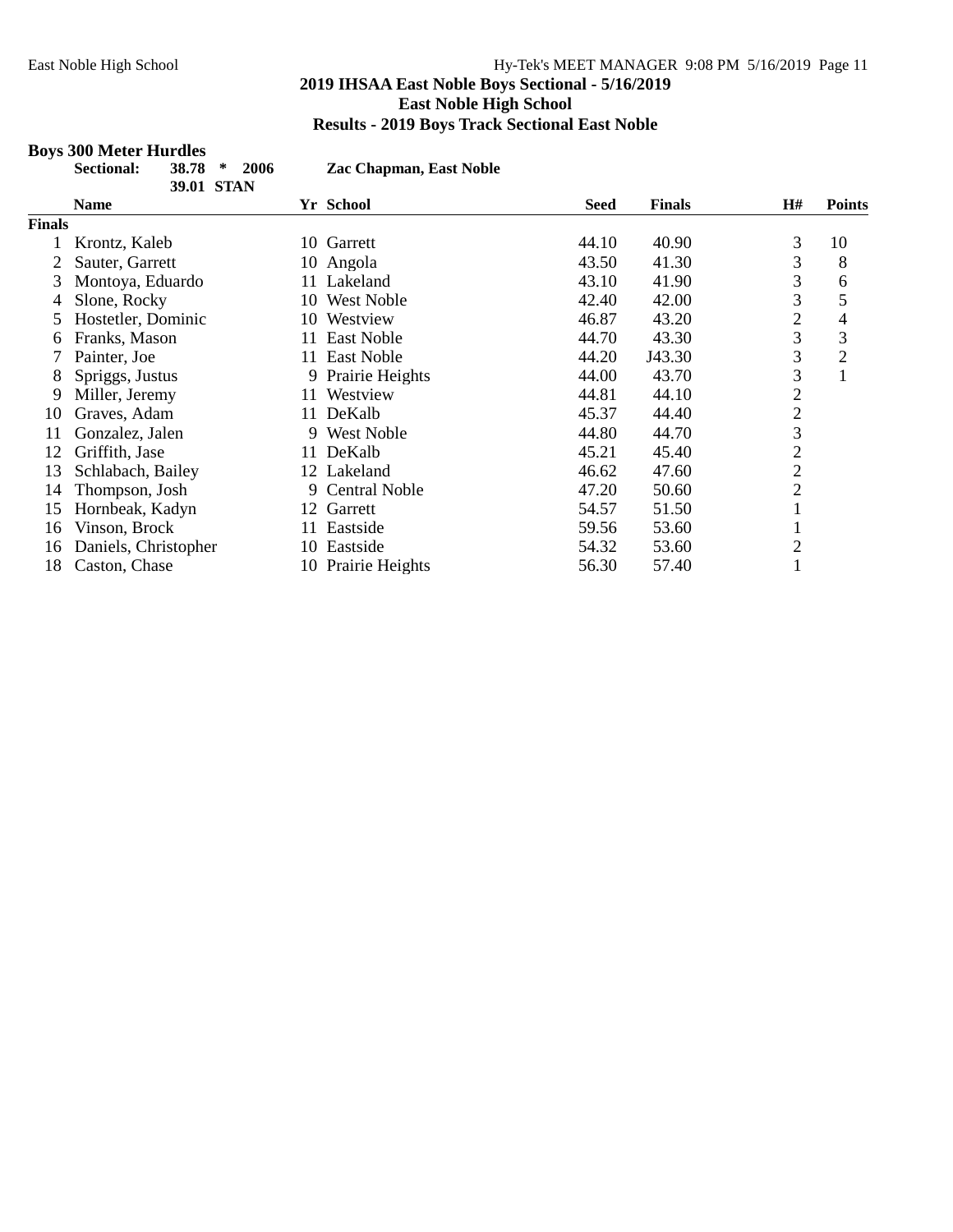## **2019 IHSAA East Noble Boys Sectional - 5/16/2019 East Noble High School**

**Results - 2019 Boys Track Sectional East Noble**

#### **Boys 4x100 Meter Relay**

**Sectional: 43.31 \* 2009 , East Noble**

|               |                                                | Krus, Miller, Fulk, Gater                          |                         |                    |                          |                |
|---------------|------------------------------------------------|----------------------------------------------------|-------------------------|--------------------|--------------------------|----------------|
|               | <b>42.54 STAN</b>                              |                                                    |                         |                    |                          |                |
|               | <b>Team</b>                                    | <b>Relay</b>                                       | <b>Seed</b>             | <b>Finals</b>      | H#                       | <b>Points</b>  |
| <b>Finals</b> |                                                |                                                    |                         |                    |                          |                |
|               | 1 Angola                                       |                                                    | 44.10                   | 43.60              | $\overline{2}$           | 10             |
|               | 1) Gibson, Jacob 10                            | 2) Luevanos, Antonio 11                            | 3) Cruz Conley, Gabe 9  | 4) Chao, Aaron 12  |                          |                |
|               | 5) Gibson, Jarrett 12                          | 6) Albright, Daven 11                              | 7) Sauter, Garrett 10   |                    |                          |                |
|               | 2 East Noble                                   |                                                    | 44.80                   | 44.50              | $\overline{2}$           | 8              |
|               | 1) Wallen, Mayson 12                           | 2) Zolman, Rowan 9                                 | 3) McClure, Dakota 12   | 4) Clark, Alex 12  |                          |                |
|               | 5) Munson, Nick 9                              | 6) Christian, Robert 9                             | 7) Stinson, Dalton 9    |                    | 8) Parker, Bailey 11     |                |
| 3             | <b>West Noble</b>                              |                                                    | 45.20                   | 44.70              | $\overline{2}$           | 6              |
|               | 1) Gross, Josh 11<br>5) Martin-Garcia, Xhua 11 | 2) Gonzalez, Jalen 9                               | 3) Mawhorter, Kyle 11   |                    | 4) Pruitt, Brandon 11    |                |
|               | 4 Eastside                                     |                                                    | 45.63                   | J44.70             | $\overline{2}$           | 5              |
|               | 1) Davis, Bobby 9<br>5) Bibbee, Kyler 9        | 2) Staley, Montravion 12                           | 3) Slone, David 10      |                    | 4) Blair, Nicolas 10     |                |
| 5             | <b>Central Noble</b>                           |                                                    | 45.00                   | 44.80              | $\overline{2}$           | $\overline{4}$ |
|               | 1) Jacobs, Jesse 12<br>5) Capps, Carson 12     | 2) Kirkpatrick, Clayton 10<br>6) Zolman, Ridley 12 | 3) Brose, Jacob 12      | 4) Rawles, Nick 12 |                          |                |
|               | 6 DeKalb                                       |                                                    | 45.73                   | 45.90              | $\overline{2}$           | 3              |
|               | 1) Miller, Landon 11<br>5) Williams, Nathan 9  | 2) Stafford, Dempsey 12<br>6) Price, Corey 10      | 3) Zacharias, Kai 10    | 4) Jack, Tanner 9  |                          |                |
|               | 7 Lakeland                                     |                                                    | 46.50                   | 46.60              | $\overline{2}$           | $\overline{2}$ |
|               | 1) Krahulec, Blake 11                          | 2) Montoya, Eduardo 11                             | 3) Schlabach, Bailey 12 |                    | 4) Ritchie, Tristin 11   |                |
|               | 5) Kreider, Evan 10                            | 6) Walker, Kennie 11                               | 7) Collins, Austin 12   |                    | 8) Alleshouse, Collin 12 |                |
| 8             | Hamilton                                       |                                                    | 48.40                   | 47.60              | 1                        | $\mathbf{1}$   |
|               | 1) Miller, Dawson 9<br>5) Lew, Justin 11       | 2) Murphy, Sean 12<br>6) Fulton, Jordan 9          | 3) Merritt, Bailey 12   |                    | 4) Stanojcic, Marko 11   |                |
| 9             | Westview                                       |                                                    | 48.31                   | J47.60             |                          |                |
|               | 1) Conatser, Aaron 12                          | 2) Conatser, Spencer 9                             | 3) Miller, Jeremy 11    |                    | 4) Hostetler, Dominic 10 |                |
|               | 5) Vallejo Maiz, Julio 12                      | 6) Niccum, Isaac 9                                 | 7) Miller, Michael 11   |                    |                          |                |
|               | 10 Prairie Heights                             |                                                    | 48.50                   | 49.30              | 1                        |                |
|               | 1) Ross, Quintin 10                            | 2) Melson, Cody 9                                  | 3) Chaffee, Storm 10    |                    | 4) Keipper, Leyton 9     |                |
|               | 5) Schenkel, Clay 11                           | 6) Cummings, Skyler 11                             | 7) Angus, Ian 10        |                    | 8) Wiseman, Zach 10      |                |
|               | 11 Fremont                                     |                                                    | 49.45                   | 51.20              | 1                        |                |
|               | 1) Case, Keith 9                               | 2) Armstrong, Jon 10                               | 3) Meeks, Karson 11     |                    | 4) Patterson, Austin 10  |                |
|               | 5) Lennen, Lucas 9                             | 6) Applegate, Preston 10                           | 7) Laws, Kenneth 12     |                    |                          |                |
|               | Garrett                                        |                                                    | 45.60                   | <b>DNF</b>         | $\overline{2}$           |                |
|               | 1) Krontz, Kaleb 10<br>5) Smith, Kraig 11      | 2) Leech, Austin 12<br>6) Shirk, Caleb 11          | 3) Cope, Kolin 10       |                    | 4) Montoya, Seth 10      |                |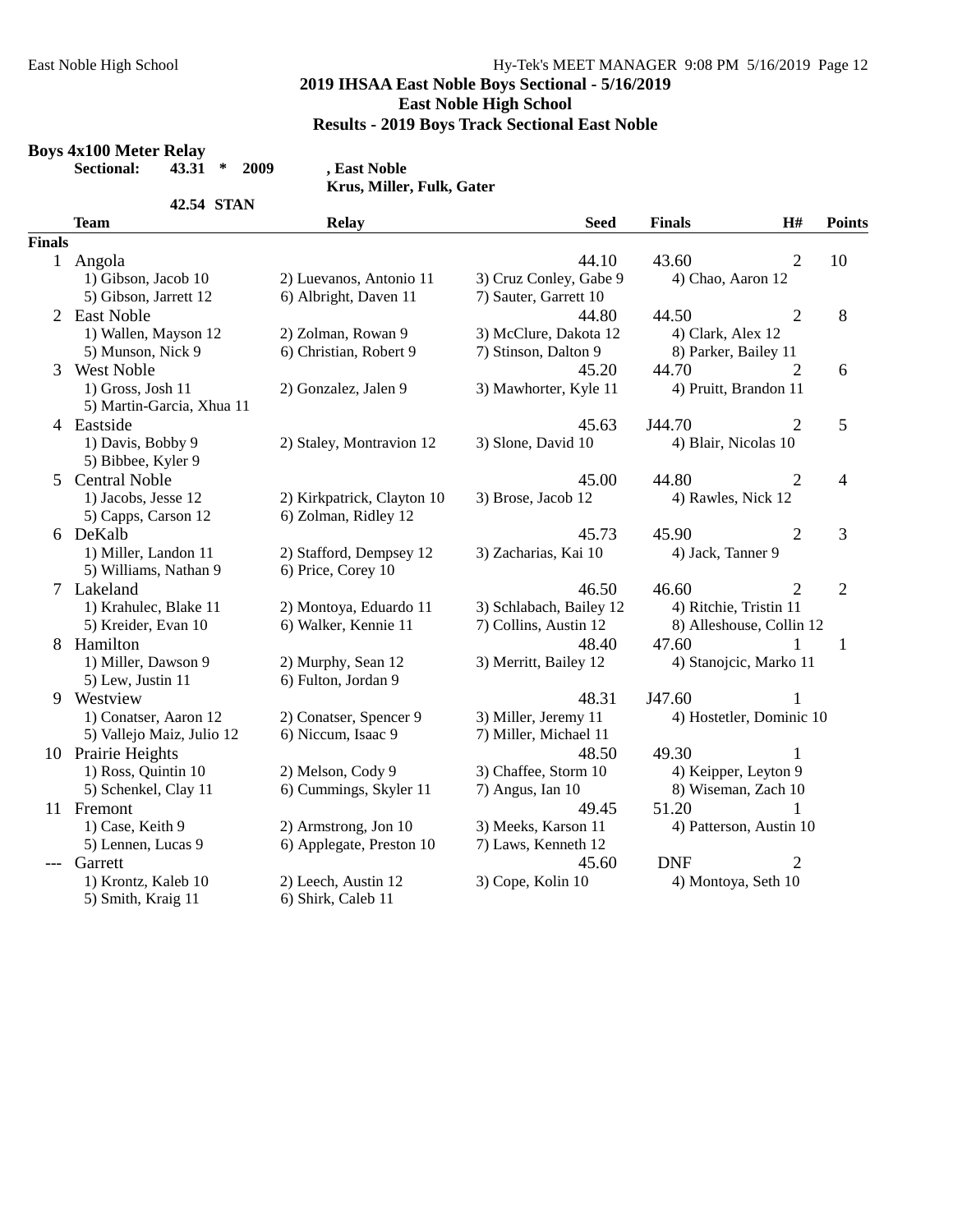## **2019 IHSAA East Noble Boys Sectional - 5/16/2019 East Noble High School**

**Results - 2019 Boys Track Sectional East Noble**

#### **Boys 4x400 Meter Relay**

**Sectional: 3:26.11 \* 1994 , DeKalb**

**McBride, Knott, Cashdollar, Meyer**

|               | 3:20.44 STAN               |                           |                         |                          |                |               |
|---------------|----------------------------|---------------------------|-------------------------|--------------------------|----------------|---------------|
|               | <b>Team</b>                | <b>Relay</b>              | <b>Seed</b>             | <b>Finals</b>            | H#             | <b>Points</b> |
| <b>Finals</b> |                            |                           |                         |                          |                |               |
| 1             | Westview                   |                           | 3:28.74                 | 3:29.20                  | 2              | 10            |
|               | 1) Nowicki, Dylan 11       | 2) Vallejo Maiz, Julio 12 | 3) Schwartz, Anthony 11 | 4) Miller, Martin 11     |                |               |
|               | 5) Carpenter, Remington 10 | 6) Carpenter, Spencer 10  |                         |                          |                |               |
| 2             | <b>West Noble</b>          |                           | 3:31.00                 | 3:31.10                  | $\overline{2}$ | 8             |
|               | 1) Mast, Nathan 11         | 2) Shoemaker, Jordan 12   | 3) Mawhorter, Kyle 11   | 4) Pruitt, Brandon 11    |                |               |
|               | 5) Daza, Adrian 12         |                           |                         |                          |                |               |
| 3             | <b>East Noble</b>          |                           | 3:36.40                 | 3:33.90                  | $\overline{2}$ | 6             |
|               | 1) Ernsberger, Gage 11     | 2) Diehm, Lucas 10        | 3) Sibert, Sam 11       | 4) McClure, Dakota 12    |                |               |
|               | 5) Malott, Blaine 11       | 6) Zolman, Rowan 9        | 7) Parker, Bailey 11    | 8) Potts, Wesley 10      |                |               |
|               | 4 DeKalb                   |                           | 3:40.22                 | 3:38.70                  | $\overline{2}$ | 5             |
|               | 1) Taylor, Hunter 10       | 2) McIntire, Braeden 10   | 3) George, Clayton 12   | 4) Graves, Adam 11       |                |               |
|               | 5) Griffith, Jase 11       | 6) Fuleki, Charlie 11     |                         |                          |                |               |
| 5             | Angola                     |                           | 3:34.20                 | 3:42.70                  | 2              | 4             |
|               | 1) Gibson, Jacob 10        | 2) Sauter, Garrett 10     | 3) Hasselman, Finley 9  | 4) Cruz Conley, Gabe 9   |                |               |
|               | 5) Luevanos, Antonio 11    | 6) Bradley, Jacob 12      |                         |                          |                |               |
|               | 6 Lakeland                 |                           | 3:47.00                 | 3:43.10                  | $\overline{2}$ | 3             |
|               | 1) McBride, Kyle 10        | 2) Krahulec, Blake 11     | 3) Montoya, Eduardo 11  | 4) Walker, Bennie 11     |                |               |
|               | 5) Marks, Ayden 9          | 6) Schlabach, Bailey 12   | 7) Thompson, Hunter 10  | 8) Alleshouse, Collin 12 |                |               |
| 7             | Eastside                   |                           | 3:49.34                 | 3:44.30                  | 2              | 2             |
|               | 1) Pfefferkorn, Gavin 11   | 2) Slone, David 10        | 3) Holman, Brock 12     | 4) Blair, Nicolas 10     |                |               |
| 8             | Garrett                    |                           | 3:45.00                 | 3:45.00                  | $\overline{2}$ | $\mathbf{1}$  |
|               | 1) Hinkle, Chance 12       | 2) Montoya, Seth 10       | 3) Baughman, Bret 12    | 4) Dircksen, Dawes 12    |                |               |
|               | 5) Klopfenstein, Zakary 10 | 6) Kissinger, Connor 12   | 7) Conley, Tyson 11     | 8) Leech, Austin 12      |                |               |
| 9             | Prairie Heights            |                           | 3:50.90                 | 3:48.80                  | 1              |               |
|               | 1) Spriggs, Justus 9       | 2) Keipper, Leyton 9      | 3) Perkins, Mike 11     | 4) Steele, Allan 12      |                |               |
|               | 5) Peck, Titus 9           | 6) Manprasert, Logan 10   | 7) Wiseman, Zach 10     | 8) Melson, Cody 9        |                |               |
|               | 10 Central Noble           |                           | 3:56.00                 | 3:55.50                  | 1              |               |
|               | 1) Dunlap, Ashton 9        | 2) Kugler, Austin 11      | 3) Stump, Austin 12     | 4) Brose, Jacob 12       |                |               |
|               | 11 Fremont                 |                           | 3:55.00                 | 4:05.80                  |                |               |
|               | 1) Case, Keith 9           | 2) Castillo, Spencer 12   | 3) Guzman, Armani 10    | 4) Gannon, Kaleb 10      |                |               |
|               | 5) McLatcher, Hayden 12    | 6) McLatcher, Carson 9    | 7) Lennen, Lucas 9      | 8) Patterson, Austin 10  |                |               |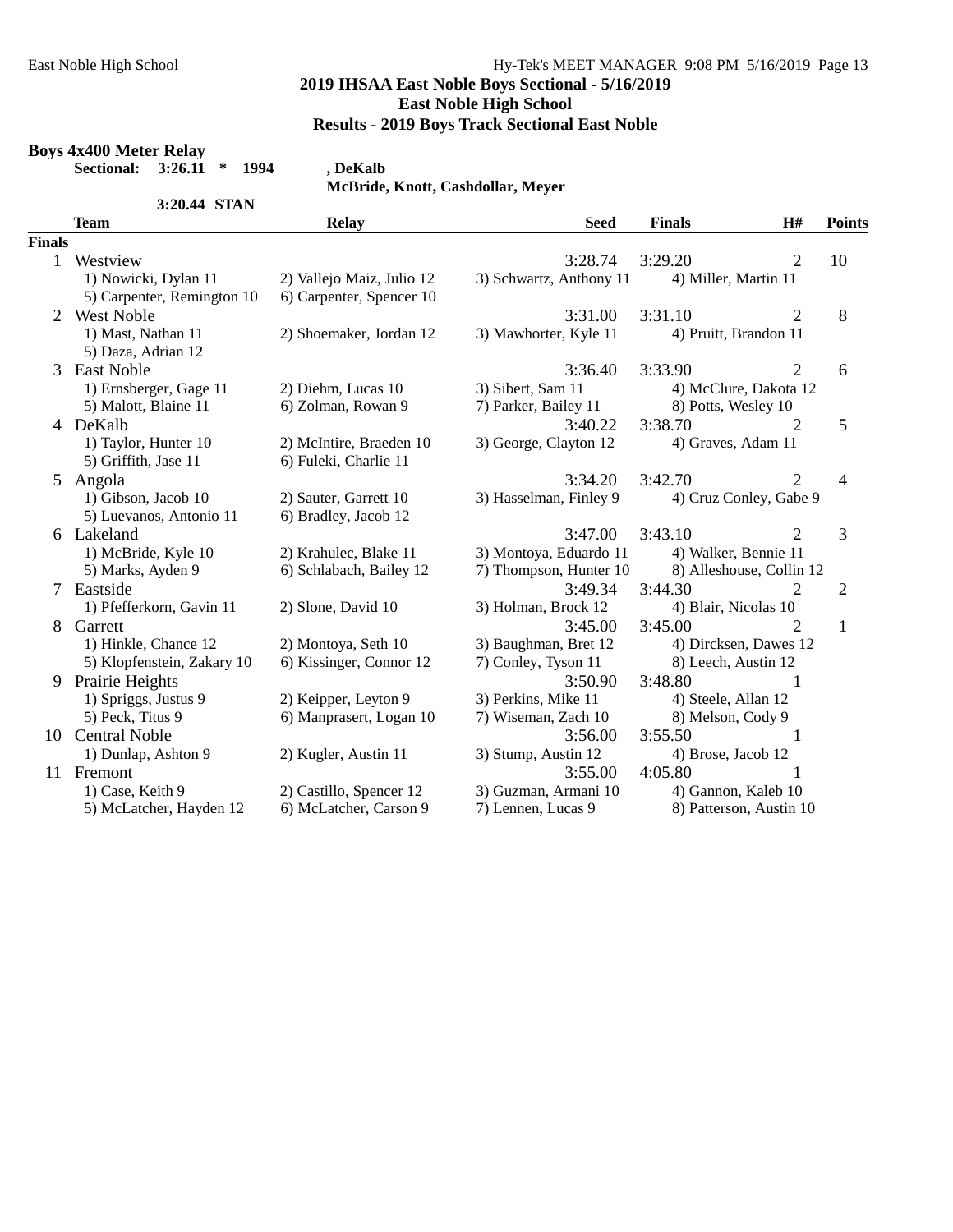## **2019 IHSAA East Noble Boys Sectional - 5/16/2019 East Noble High School**

# **Results - 2019 Boys Track Sectional East Noble**

#### **Boys 4x800 Meter Relay**

**Sectional: 8:05.45 \* 2005 , East Noble**

**Blomeke, Liechty, Downer, Krock**

|               |                            | <b>Blomeke, Liechty, Downer, Krock</b> |                         |                         |                |
|---------------|----------------------------|----------------------------------------|-------------------------|-------------------------|----------------|
|               | 7:53.43 STAN               |                                        |                         |                         |                |
|               | <b>Team</b>                | <b>Relay</b>                           | <b>Seed</b>             | <b>Finals</b>           | <b>Points</b>  |
| <b>Finals</b> |                            |                                        |                         |                         |                |
|               | Westview                   |                                        | 8:12.66                 | 8:15.50                 | 10             |
|               | 1) Carpenter, Remington 10 | 2) Nowicki, Dylan 11                   | 3) Schwartz, Anthony 11 | 4) Miller, Martin 11    |                |
|               | 5) Carpenter, Spencer 10   | 6) Yoder, Kent 12                      |                         |                         |                |
| 2             | <b>West Noble</b>          |                                        | 8:34.58                 | 8:24.50                 | 8              |
|               | 1) Mast, Nathan 11         | 2) Dupuy, Cameron 9                    | 3) Thompson, Dakota 12  | 4) Longoria, Abraham 11 |                |
|               | 5) Reyes, Ryan 11          | 6) Flora, Isaac 10                     | 7) Sheeley, Thomas 11   | 8) Shoemaker, Jordan 12 |                |
| 3             | <b>East Noble</b>          |                                        | 8:29.80                 | 8:28.20                 | 6              |
|               | 1) Malott, Blaine 11       | 2) Diehm, Lucas 10                     | 3) Liepe, Austin 11     | 4) Fuller, Kayden 9     |                |
|               | 5) Klein, Michael 11       | 6) Sibert, Sam 11                      | 7) Potts, Wesley 10     | 8) Hand, Ben 10         |                |
| 4             | Eastside                   |                                        | 8:53.35                 | 8:34.30                 | 5              |
|               | 1) Biddle, Gezahagne 11    | 2) Holman, Brock 12                    | 3) Lower, Konner 10     | 4) Blair, Nicolas 10    |                |
|               | 5) Vinson, Braden 11       |                                        |                         |                         |                |
|               | 5 Lakeland                 |                                        | 8:55.60                 | 8:41.70                 | 4              |
|               | 1) Thompson, Hunter 10     | 2) Alleshouse, Collin 12               | 3) Begley, Lucas 10     | 4) Marks, Ayden 9       |                |
|               | 5) Blankenship, Terrance 9 | 6) Fleeman, Keaton 12                  |                         |                         |                |
|               | 6 Fremont                  |                                        | 9:02.00                 | 8:54.80                 | 3              |
|               | 1) Castillo, Spencer 12    | 2) Guzman, Armani 10                   | 3) Gannon, Kaleb 10     | 4) McLatcher, Hayden 12 |                |
|               | 5) McLatcher, Carson 9     | 6) Brewbaker, Caleb 11                 |                         |                         |                |
| 7             | Angola                     |                                        | 8:55.20                 | 9:04.40                 | $\overline{2}$ |
|               | 1) Garcia, Julen 9         | 2) Bruick, Harrison 9                  | 3) Bradley, Jacob 12    | 4) Burney, Alex 9       |                |
|               | 5) Hasselman, Finley 9     | 6) Steury, Izaiah 9                    |                         |                         |                |
| 8             | DeKalb                     |                                        | 9:30.62                 | 9:09.10                 | 1              |
|               | 1) Seiler, Zack 12         | 2) Salisbury, Nick 12                  | 3) Beer, Cale 11        | 4) Turner, Evan 12      |                |
|               | 5) McIntire, Braeden 10    | 6) Adams, Clayton 11                   |                         |                         |                |
| 9             | Garrett                    |                                        | 9:25.00                 | 9:11.10                 |                |
|               | 1) Klopfenstein, Zakary 10 | 2) Hinkle, Chance 12                   | 3) Dircksen, Dawes 12   | 4) Conley, Tyson 11     |                |
|               | 5) McMain, Robert 9        | 6) Gater, Brandon 11                   | 7) Armstrong, Trevor 10 | 8) Angel, Keegan 9      |                |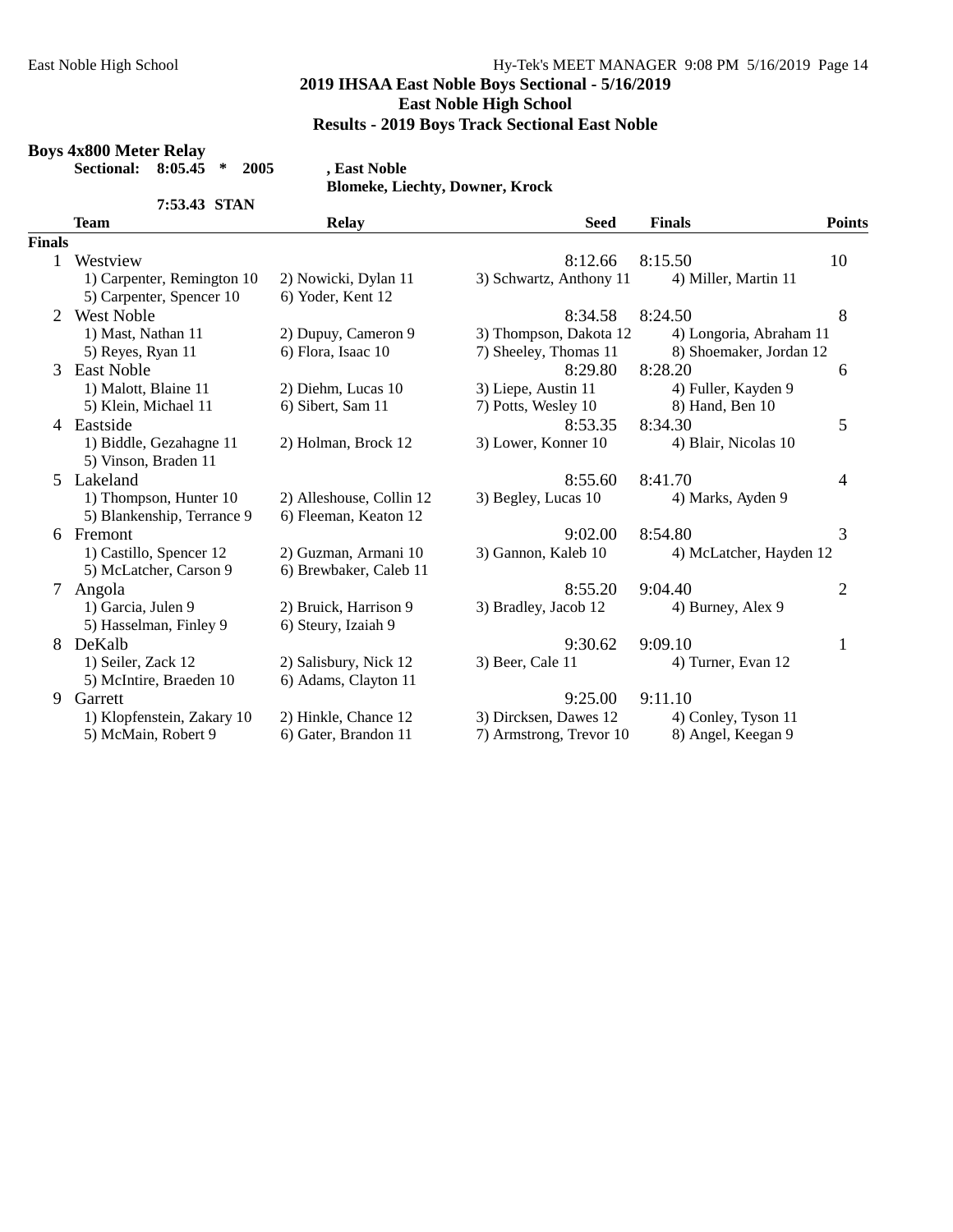# **Boys High Jump**

| Sectional: 6-08.50 * 5/18/2017 |              |  | <b>Isaac Brown, DeKalb</b> |
|--------------------------------|--------------|--|----------------------------|
| Sectional: 6-08.50 * 2017      |              |  | <b>Isaac Brown, DeKalb</b> |
|                                | 6-04.50 STAN |  |                            |

|        | <b>Name</b>        |     | Yr School          | <b>Seed</b> | <b>Finals</b> |             | <b>Points</b>  |
|--------|--------------------|-----|--------------------|-------------|---------------|-------------|----------------|
| Finals |                    |     |                    |             |               |             |                |
|        | Ernsberger, Gage   |     | 11 East Noble      | 6-06.00     | 6-07.00       | <b>STAN</b> | 10             |
|        | Stanojcic, Marko   |     | 11 Hamilton        | $6 - 00.00$ | 6-03.00       |             | 8              |
| 3      | Zolman, Ridley     |     | 12 Central Noble   | $6 - 00.00$ | J6-03.00      |             | 6              |
| 4      | Curran, Austin     |     | 12 DeKalb          | 5-10.00     | $6 - 00.00$   |             | 5              |
| 5      | Ritchie, Tristin   |     | 11 Lakeland        | 5-10.00     | 5-10.00       |             | 4              |
| 6      | Bender, Michael    |     | 12 East Noble      | 5-10.00     | $J5-10.00$    |             | 3              |
|        | Davis, Connor      | 11  | Garrett            | 5-04.00     | $J5-10.00$    |             | $\overline{2}$ |
| 8      | Pfefferkorn, Gavin |     | 11 Eastside        | 6-00.00     | 5-06.00       |             |                |
| 9      | Yoder, Sawyer      |     | 10 Central Noble   | 5-10.00     | J5-06.00      |             |                |
| 9      | Gross, Josh        | 11- | <b>West Noble</b>  | 5-10.00     | J5-06.00      |             |                |
| 9      | Franklin, Trevor   | 12  | West Noble         | 5-08.00     | J5-06.00      |             |                |
| 10     | Merritt, Bailey    |     | 12 Hamilton        | 5-06.00     | J5-06.00      |             |                |
| 10     | Chaffee, Storm     |     | 10 Prairie Heights | 5-06.00     | $J5-06.00$    |             |                |
|        | Chambless, Zach    |     | 9 Lakeland         | 5-04.00     | <b>NH</b>     |             |                |
|        | Ross, Quintin      |     | 10 Prairie Heights | 5-00.00     | <b>NH</b>     |             |                |
|        | Holman, Brock      |     | 12 Eastside        | $6 - 00.00$ | <b>NH</b>     |             |                |
|        | Williams, Nathan   |     | 9 DeKalb           | 5-04.00     | <b>NH</b>     |             |                |
|        | Baker, Brayden     | 9.  | Garrett            | 5-00.00     | <b>NH</b>     |             |                |
| ---    | Wisler, Aiden      | 9.  | Westview           | 4-06.00     | <b>NH</b>     |             |                |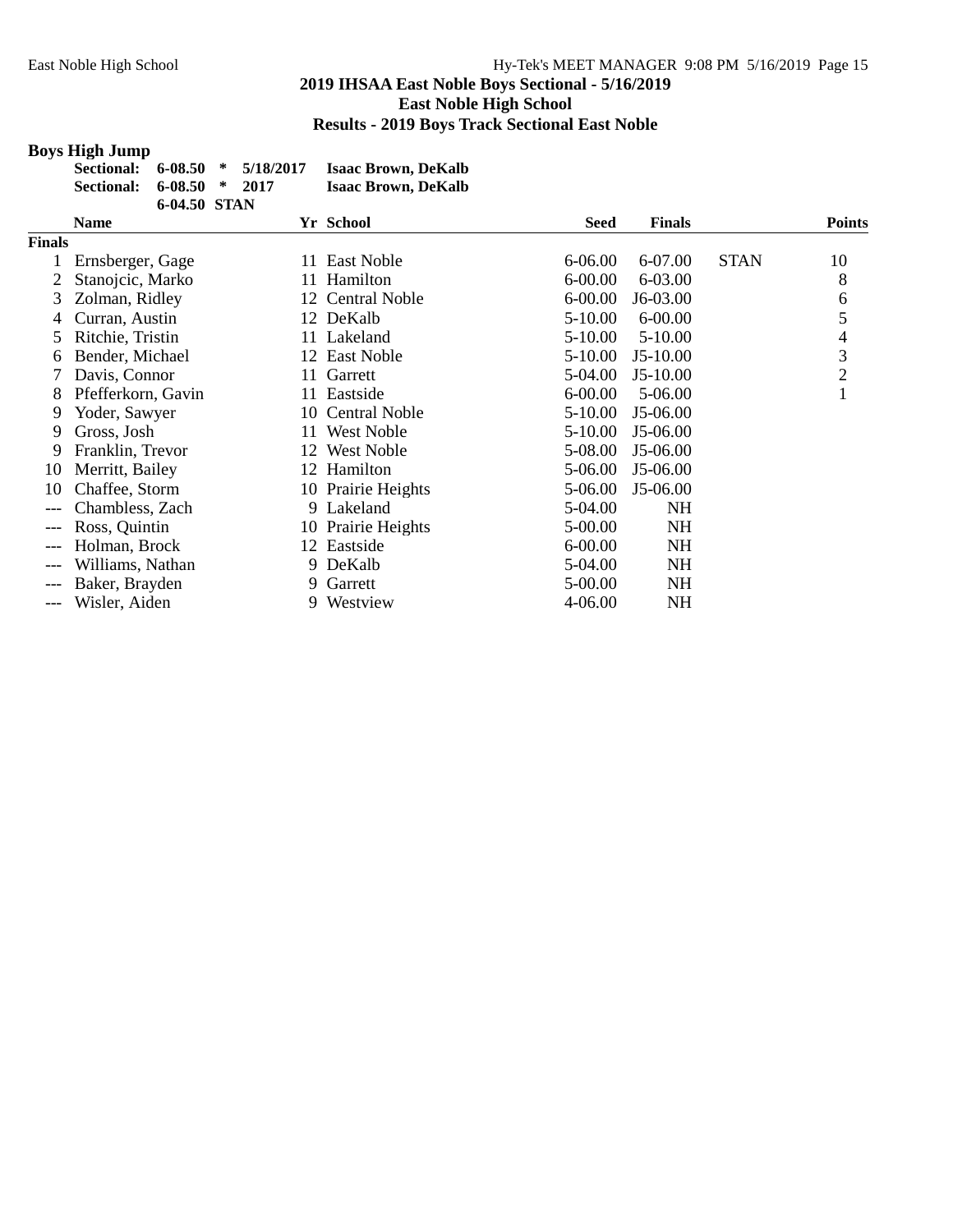## **Boys Pole Vault**

| ., | Sectional: | $15-06$ * 2013 |  |  |
|----|------------|----------------|--|--|
|    |            | 14-04.00 STAN  |  |  |

**Sectional: 15-06 \* 2013 Trey Kennedy, Westview**

|               | LT-VT.VV JIAIN     |                          |             |                       |               |
|---------------|--------------------|--------------------------|-------------|-----------------------|---------------|
|               | <b>Name</b>        | Yr School                | <b>Seed</b> | <b>Finals</b>         | <b>Points</b> |
| <b>Finals</b> |                    |                          |             |                       |               |
|               | Painter, Joe       | <b>East Noble</b><br>11. |             | 14-00.00 14-00.00     | 10            |
|               | Wiseman, Zach      | 10 Prairie Heights       |             | 13-06.00 12-00.00     | 8             |
| 3             | Scheiber, John     | 12 Central Noble         |             | 12-00.00 J12-00.00    | 6             |
| 4             | Cummings, Skyler   | 11 Prairie Heights       |             | 13-06.00 J12-00.00    | 5             |
| 5             | Davis, Connor      | 11 Garrett               |             | $10-06.00$ $10-00.00$ | 4             |
| 6             | Flora, Isaac       | 10 West Noble            |             | 11-00.00 J10-00.00    | 3             |
| $---$         | Brill, Ethan       | 9 Central Noble          | $11-00.00$  | <b>NH</b>             |               |
| $---$         | Chambless, Zach    | 9 Lakeland               | 8-06.00     | NH                    |               |
| $---$         | Bennett, Landon    | 9 Westview               | $6 - 00.00$ | <b>NH</b>             |               |
| $---$         | Meyer, Jayce       | 12 Angola                | 10-00.00    | <b>NH</b>             |               |
| $---$         | Sheeley, Thomas    | West Noble<br>11.        | 10-06.00    | <b>NH</b>             |               |
| $---$         | Gibson, Jarrett    | 12 Angola                | 10-00.00    | <b>NH</b>             |               |
|               | Summers, Nathaniel | 10 East Noble            | $9 - 00.00$ | <b>NH</b>             |               |
| $---$         | Harter, Ethan      | Garrett<br>11.           | $9-06.00$   | <b>NH</b>             |               |
|               |                    |                          |             |                       |               |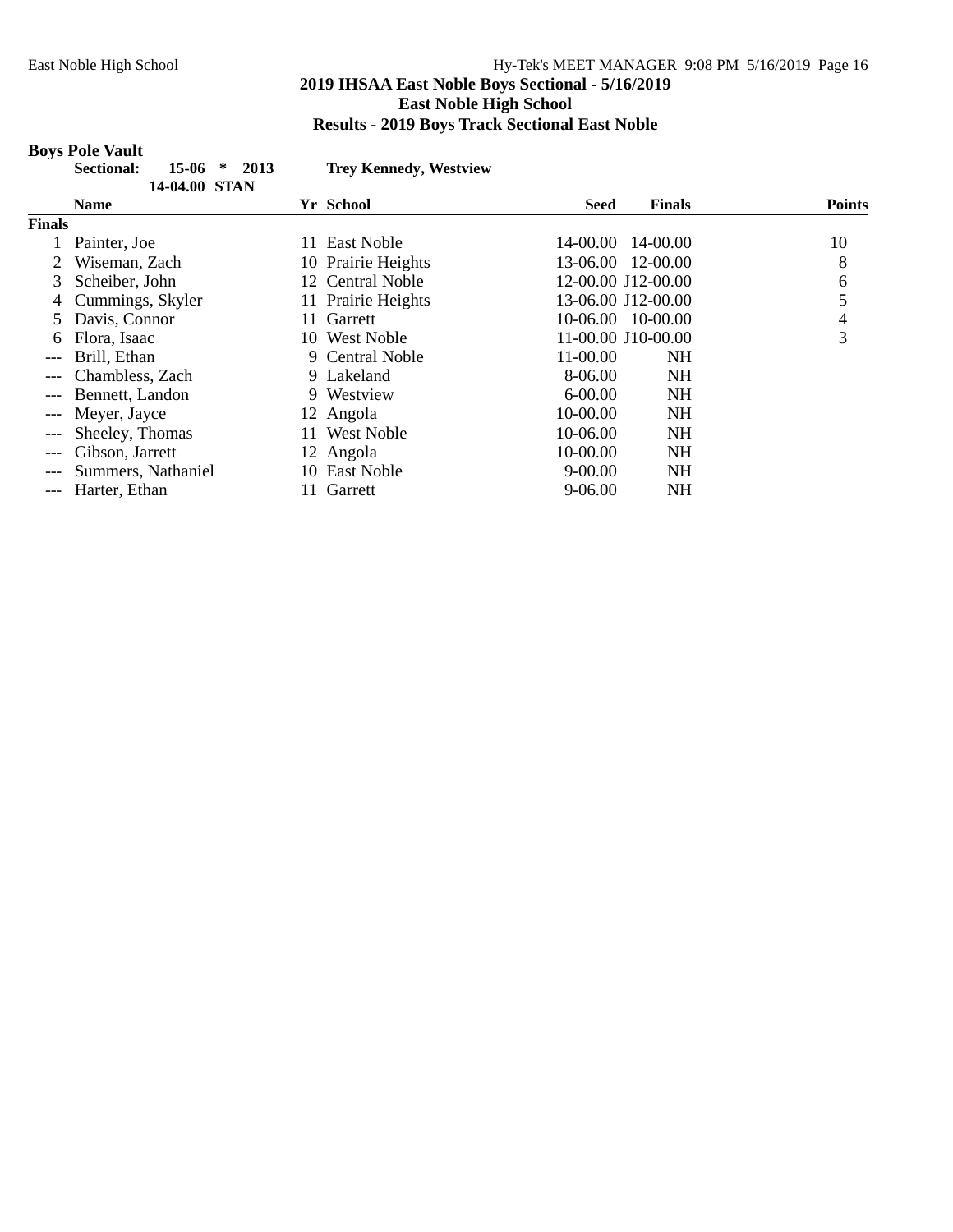# **Boys Long Jump**

| Sectional: 22-10.50 * 2004 |               |  |
|----------------------------|---------------|--|
|                            | 22-04.75 STAN |  |

**Sectional: 22-10.50 \* 2004 Jacob Didion, Garrett**

|               | יובלו שישי           |     |                      |             |               |                |               |
|---------------|----------------------|-----|----------------------|-------------|---------------|----------------|---------------|
|               | <b>Name</b>          |     | Yr School            | <b>Seed</b> | <b>Finals</b> | H#             | <b>Points</b> |
| <b>Finals</b> |                      |     |                      |             |               |                |               |
|               | Ernsberger, Gage     | 11. | East Noble           | 20-06.00    | 20-09.75      | 2              | 10            |
| 2             | Chao, Aaron          |     | 12 Angola            | 21-00.00    | 20-08.50      | $\overline{2}$ | 8             |
| 3             | Merritt, Bailey      |     | 12 Hamilton          | 19-07.75    | 20-02.75      | $\overline{2}$ | 6             |
| 4             | Stanojcic, Marko     |     | 11 Hamilton          | 19-00.00    | 19-11.75      |                | 5             |
| 5             | Ritchie, Tristin     | 11  | Lakeland             | 19-08.50    | 19-11.50      | $\overline{c}$ | 4             |
| 6             | Daza, Adrian         | 12  | <b>West Noble</b>    | 19-03.00    | 19-10.50      | $\overline{2}$ | 3             |
|               | Mawhorter, Kyle      | 11  | West Noble           | 19-07.00    | 19-09.25      | $\overline{2}$ | $\mathbf{2}$  |
| 8             | Zolman, Ridley       | 12  | <b>Central Noble</b> | 19-10.00    | 19-05.00      | $\overline{2}$ | $\mathbf{1}$  |
| 9             | Smith, Kraig         | 11  | Garrett              | 19-06.00    | 19-02.25      | $\overline{c}$ |               |
| 10            | Staley, Montravion   |     | 12 Eastside          | 20-00.00    | 18-08.75      | $\overline{2}$ |               |
| 11            | Rhoades, Nolan       |     | 9 East Noble         | 18-00.00    | 18-08.00      |                |               |
| 12            | Zacharias, Kai       | 10  | DeKalb               | 19-03.00    | 18-04.75      | $\overline{c}$ |               |
| 13            | Stafford, Dempsey    |     | 12 DeKalb            | 18-09.00    | 18-03.00      |                |               |
| 14            | Firestine, Matthew   | 10  | Eastside             | 18-00.00    | 17-10.75      |                |               |
| 15            | Hasselman, Finley    |     | 9 Angola             | 18-11.00    | 17-00.00      |                |               |
| 16            | Hostetler, Dominic   | 10  | Westview             | 16-08.00    | 16-06.25      |                |               |
| 17            | Guzman, Armani       |     | 10 Fremont           | 17-01.00    | 16-04.00      |                |               |
| 18            | Spriggs, Justus      |     | 9 Prairie Heights    | 17-02.00    | 16-00.75      |                |               |
| 19            | Shirk, Caleb         | 11  | Garrett              | 15-09.00    | 15-08.75      |                |               |
| 20            | Meeks, Karson        | 11  | Fremont              | 15-10.00    | 15-07.25      |                |               |
| ---           | Conatser, Spencer    |     | 9 Westview           | 18-05.00    | <b>ND</b>     | 1              |               |
| ---           | Kirkpatrick, Clayton | 10  | <b>Central Noble</b> | 21-01.00    | <b>ND</b>     | $\overline{2}$ |               |
|               |                      |     |                      |             |               |                |               |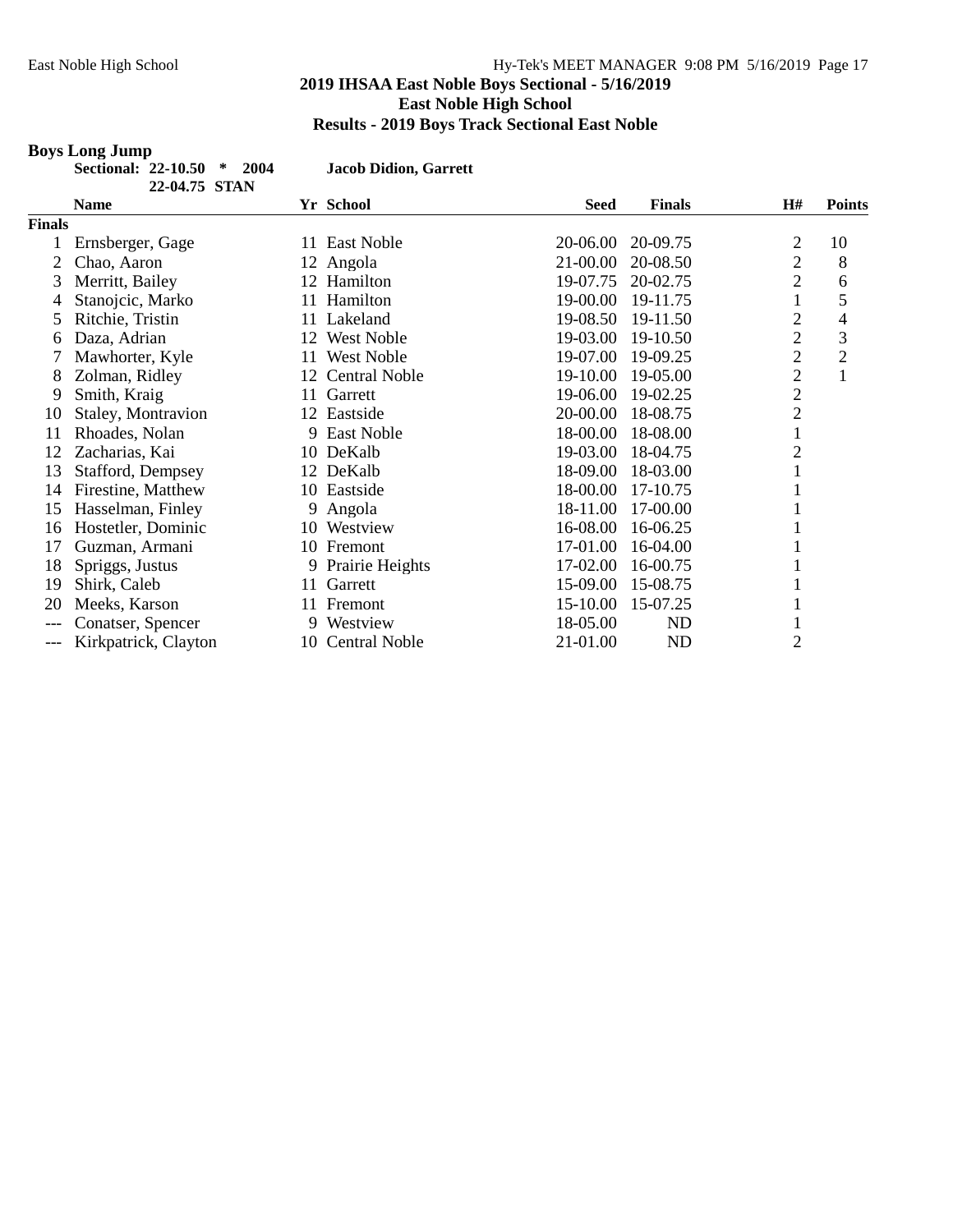# **Boys Shot Put**

| <b>Sectional:</b> | $61-10$ * 2011 |  |  |
|-------------------|----------------|--|--|
|                   | 53-05.50 STAN  |  |  |

**Sectional: 61-10 \* 2011 John Jones, Howe**

|               | <b>Name</b>        | Yr School                  | <b>Seed</b> | <b>Finals</b> | H#             | <b>Points</b>  |
|---------------|--------------------|----------------------------|-------------|---------------|----------------|----------------|
| <b>Finals</b> |                    |                            |             |               |                |                |
|               | Laws, Kenneth      | 12 Fremont                 | 49-05.00    | 51-01.00      | 2              | 10             |
| 2             | Villafuerte, Ben   | Angola<br>12               | 46-09.00    | 48-10.50      | $\overline{c}$ | 8              |
| 3             | Cook, Colby        | 11 East Noble              | 44-04.50    | 47-09.25      | $\overline{c}$ | 6              |
| 4             | Macomber, Tim      | 10 Angola                  | 47-10.00    | 47-04.00      | $\overline{2}$ | 5              |
| 5             | Pomeroy, Tylar     | DeKalb<br>11               | 44-01.50    | 46-10.00      | $\overline{c}$ | $\overline{4}$ |
| 6             | Kathary, Neal      | <b>West Noble</b><br>12    | 46-04.00    | 44-09.00      | $\overline{c}$ | 3              |
|               | Bergman, Brian     | 12 Lakeland                | 39-09.00    | 41-07.00      | $\overline{2}$ | $\mathbf{2}$   |
| 8             | Franke, Hans       | 12 Prairie Heights         | 41-09.00    | 41-00.00      | $\overline{c}$ | $\mathbf{1}$   |
| 9             | Miller, Cole       | <b>Central Noble</b><br>11 | 40-09.00    | 40-05.50      | $\overline{c}$ |                |
| 10            | Mora, Nick         | <b>West Noble</b><br>12    | 39-03.00    | 38-08.00      | $\mathbf{1}$   |                |
| 11            | Halsey, Dylon      | Garrett<br>12              | 39-08.00    | 38-03.50      | $\overline{2}$ |                |
| 12            | Wallace, Gavin     | 9 Eastside                 | 35-00.00    | 38-03.25      |                |                |
| 13            | King, Isaac        | Garrett<br>11              | 35-10.00    | 38-01.00      |                |                |
| 14            | McCreery, Trystan  | 12 East Noble              | 46-00.00    | 37-11.50      | $\overline{c}$ |                |
| 15            | Applegate, Preston | 10 Fremont                 | 38-09.00    | 37-07.00      | 1              |                |
| 16            | Harmes, Thomas     | 12 Hamilton                | 34-02.00    | 36-02.50      |                |                |
| 17            | Clay, Isaac        | <b>Central Noble</b><br>9  | 38-02.00    | 35-01.50      |                |                |
| 18            | Seiler, Jared      | 10 Eastside                | 35-00.00    | 34-01.25      |                |                |
| 19            | Kelly, John        | Westview<br>11             | 35-00.00    | 33-07.50      |                |                |
| 20            | DeLaPaz, Miguel    | 10 Lakeland                | 35-04.00    | 32-09.50      |                |                |
| 20            | Snider, Evan       | 10 DeKalb                  | 43-05.00    | 32-09.50      | $\overline{c}$ |                |
| 22            | Miller, Dawson     | 9 Hamilton                 | 32-07.75    | 31-02.00      | 1              |                |
| 23            | Conatser, Aaron    | Westview<br>12             | 32-00.00    | 28-05.00      |                |                |
| ---           | Landis, Noah       | 10 Prairie Heights         | 23-07.00    | <b>ND</b>     | 1              |                |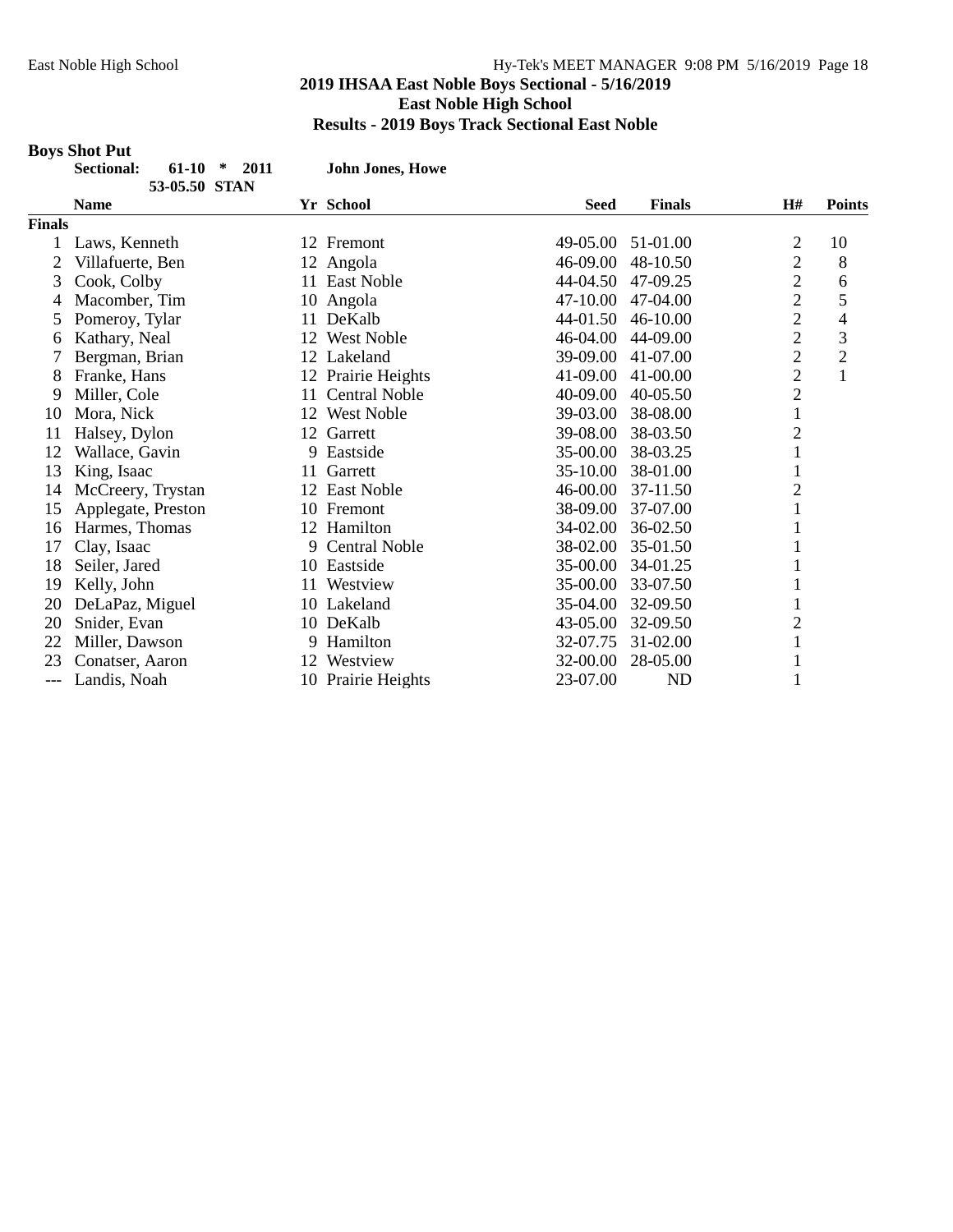## **2019 IHSAA East Noble Boys Sectional - 5/16/2019 East Noble High School Results - 2019 Boys Track Sectional East Noble**

#### **Boys Discus Throw**

|               | <b>Sectional:</b><br>185-06<br>$\ast$<br>1992<br><b>159-10 STAN</b> |    | <b>Brian Edwards</b> |             |                  |                |                |
|---------------|---------------------------------------------------------------------|----|----------------------|-------------|------------------|----------------|----------------|
|               | <b>Name</b>                                                         |    | Yr School            | <b>Seed</b> | <b>Finals</b>    | H#             | <b>Points</b>  |
| <b>Finals</b> |                                                                     |    |                      |             |                  |                |                |
|               | Petrancosta, Aaron                                                  |    | 12 Angola            |             | 145-00 149-06.00 | 2              | 10             |
| 2             | Villafuerte, Ben                                                    |    | 12 Angola            |             | 144-00 145-02.00 | $\overline{2}$ | 8              |
| 3             | Bergman, Brian                                                      | 12 | Lakeland             |             | 133-00 139-07.00 | $\mathbf{2}$   | 6              |
| 4             | Kathary, Neal                                                       | 12 | <b>West Noble</b>    |             | 135-05 132-01.00 | $\overline{2}$ | 5              |
| 5             | Al-Mohammadewi, Leyth                                               | 11 | <b>East Noble</b>    |             | 132-10 131-02.00 | $\overline{c}$ | 4              |
| 6             | Loshe, Kolby                                                        | 12 | <b>Central Noble</b> |             | 122-06 129-07.00 | $\overline{2}$ | 3              |
|               | Laws, Kenneth                                                       |    | 12 Fremont           |             | 139-05 125-03.00 | $\overline{c}$ | $\overline{c}$ |
| 8             | Miller, Cole                                                        | 11 | <b>Central Noble</b> |             | 128-04 124-02.00 | $\overline{2}$ | $\mathbf{1}$   |
| 9             | Mallas, Nolan                                                       |    | 12 East Noble        |             | 115-10 123-01.00 | $\mathbf{1}$   |                |
| 10            | Franke, Hans                                                        |    | 12 Prairie Heights   |             | 115-00 114-08.00 | 1              |                |
| 11            | Brown, Ethan                                                        | 11 | DeKalb               |             | 121-01 114-02.00 | $\overline{c}$ |                |
| 12            | Applegate, Preston                                                  |    | 10 Fremont           |             | 106-10 112-11.00 | $\mathbf{1}$   |                |
| 13            | Seiler, Jared                                                       |    | 10 Eastside          |             | 120-00 112-07.00 | $\overline{c}$ |                |
| 14            | Kelly, John                                                         | 11 | Westview             |             | 115-00 109-05.00 | $\mathbf{1}$   |                |
| 15            | DeLaPaz, Miguel                                                     |    | 10 Lakeland          |             | 105-00 107-01.00 | 1              |                |
| 16            | Leverenz, Gavin                                                     | 11 | Garrett              |             | 124-05 105-10.00 | $\overline{2}$ |                |
| 17            | Curran, Austin                                                      | 12 | DeKalb               |             | 126-03 105-04.00 | $\mathbf{2}$   |                |
| 18            | Mora, Nick                                                          |    | 12 West Noble        |             | 117-03 100-08.00 |                |                |
| 19            | Gould, Jaxson                                                       | 9. | Garrett              |             | 104-05 100-05.00 | 1              |                |
| 20            | Miller, Dawson                                                      |    | 9 Hamilton           | $91-05$     | 88-10.00         | 1              |                |
| 21            | Smith, Jacob                                                        | 9  | Eastside             | 77-00       | 87-06.00         |                |                |
| 22            | Harmes, Thomas                                                      | 12 | Hamilton             | 98-06       | 81-09.00         | 1              |                |
| 23            | Landis, Noah                                                        |    | 10 Prairie Heights   | 57-01       | 67-09.00         | 1              |                |
| $---$         | Conatser, Aaron                                                     | 12 | Westview             | $90 - 00$   | <b>FOUL</b>      | $\mathbf{1}$   |                |